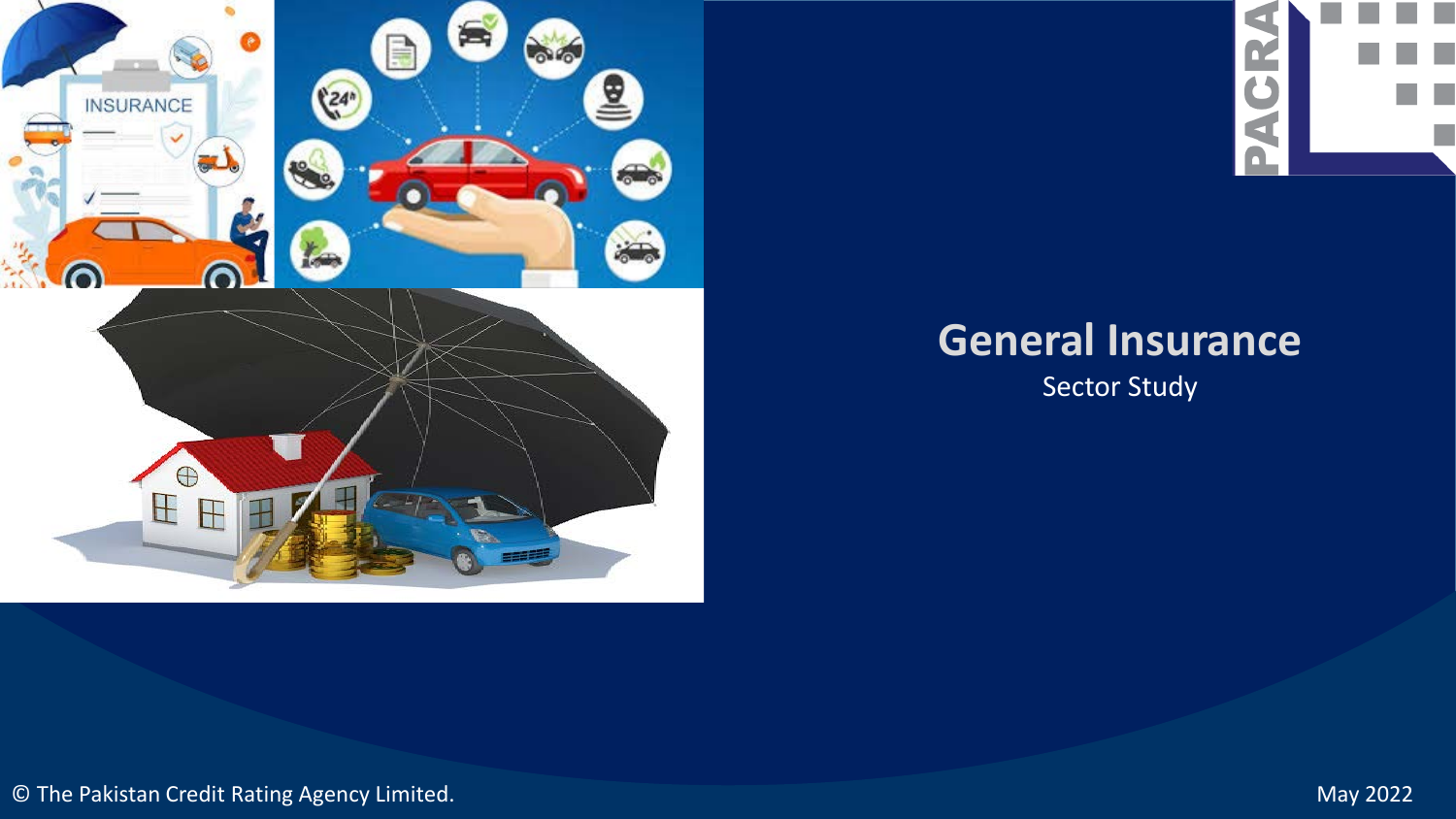### **TABLE OF CONTENTS**



| <b>Contents</b>                    | Page No. |
|------------------------------------|----------|
| Overview                           | 1        |
| <b>Industry Dynamics - Overall</b> | 5        |
| Large Companies                    | 6        |
| <b>Medium Companies</b>            | 8        |
| <b>Small Companies</b>             | 10       |
| <b>Takaful Snapshot</b>            | 13       |
| <b>Segment Dynamics</b>            | 14       |
| Segment Dynamics   Motor Segment   | 15       |
| <b>Business Risk</b>               | 16       |

| <b>Contents</b>             | Page No. |
|-----------------------------|----------|
| <b>Financial Risk</b>       | 17       |
| <b>Expense Ratio</b>        | 18       |
| <b>Loss Ratio</b>           | 19       |
| <b>Regulatory Framework</b> | 20       |
| <b>Rating Scale</b>         | 21       |
| <b>SWOT Analysis</b>        | 22       |
| Outlook                     | 23       |
| <b>Bibliography</b>         | 24       |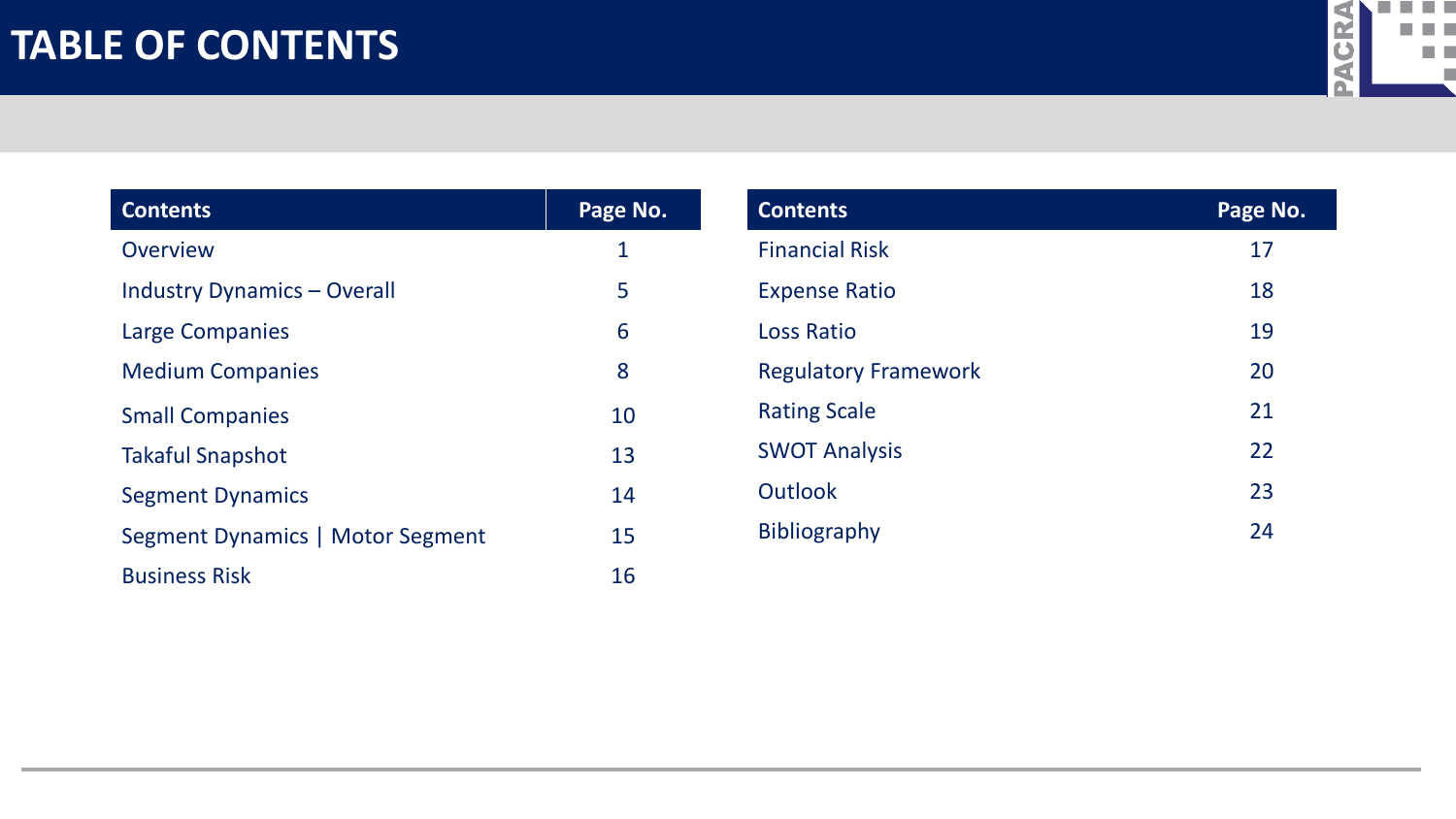- By definition, Insurance is an arrangement by which a company or the state undertakes to provide a guarantee of compensation for specified loss, damage, illness, or death in return for payment of a specified premium.
- Generally it is classified under the broad categories of life insurance and non-life insurance. Life insurance is the promise of a certain predetermined amount after the death of the insured to his dependents or registered beneficiaries. Whereas, non-life insurance covers the damage as specified in the insurance contract and has categories like; Motor, Fire and Property, and Marine insurance, to name a few.
- The USD~5trn global insurance market is in the midst of a game-changing course correction that will re-define business. It is going through a digital transformation focusing on personalized premiums and usage based coverage using the advance analytics, machine learning and artificial intelligence.
- The table on the right list top ten countries operating in motor insurance around the globe, United States (U.S.) being the leader. This reflects the overview of the insurance trend globally.

#### **Overview**

| <b>Top 10 Insurance Companies - CY22</b> |                                           |  |  |  |  |  |
|------------------------------------------|-------------------------------------------|--|--|--|--|--|
| <b>Company Name</b>                      | <b>Market Capitalization</b><br>(USD bln) |  |  |  |  |  |
| Berkshire Hathaway (U.S.)                | 714                                       |  |  |  |  |  |
| Ping An Insurance (China)                | 141                                       |  |  |  |  |  |
| AIA Group (Hong Kong)                    | 123                                       |  |  |  |  |  |
| China Life Insurance (China)             | 106                                       |  |  |  |  |  |
| Allianz (Germany)                        | 89                                        |  |  |  |  |  |
| Cigna (US)                               | 76                                        |  |  |  |  |  |
| Zurich Insurance (Switzerland)           | 67                                        |  |  |  |  |  |
| AXA (France)                             | 65                                        |  |  |  |  |  |
| Humana (U.S.)                            | 55                                        |  |  |  |  |  |
| <b>Munich (Germany)</b>                  | 39                                        |  |  |  |  |  |

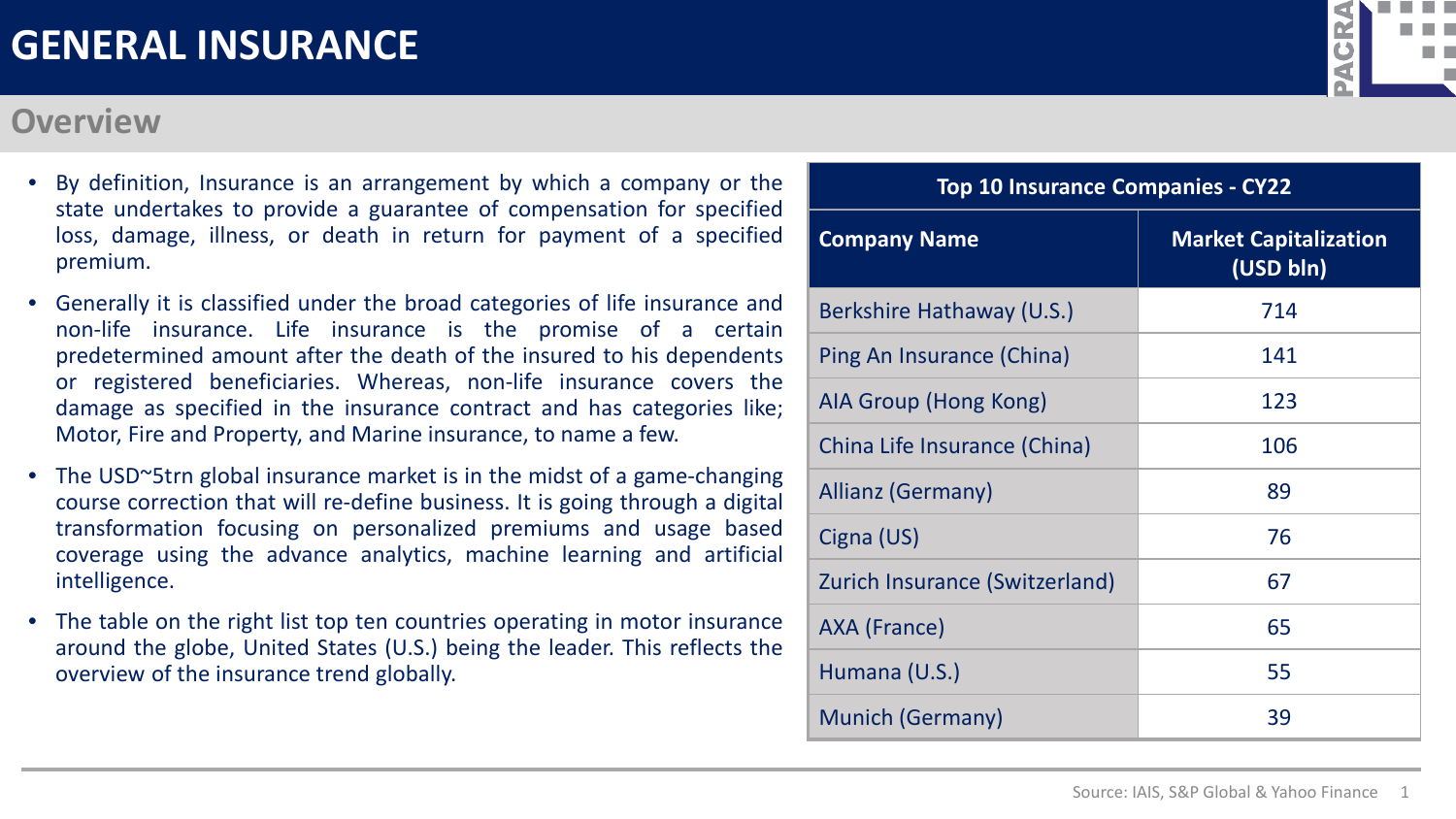

#### **Overview: Global**

- The United States recorded a combined net premium written of worth USD~1.28trn (CY20) from a total of 5,929 companies registered within the country; wherein, the life insurance premium increased significantly by ~49% YoY while non-life insurance also elevated by ~51% YoY.
- As the numbers of entities insured increased, the claims that the companies had to pay also rose because of the COVID-19 pandemic during which the death toll sharply rose around the globe. During CY21, the amount of the insured losses reached as high as USD~130bln, up by 18% YoY.
- India, right next to Pakistan's border, has almost twice as much insurance companies as in Pakistan. The number of insurance companies in India stands at ~58 with INR~213bln gross premium written in non-life insurance.
- Bangladesh has nearly ~44 insurance companies registered in both life and non-life segments. The segments' gross premium written stands around BDT~30bln.
- Pakistan comparatively lacks behind in the sector than the Asian economies in the region. The Insurance penetration and density in Pakistan has remained very modest as compared to other regional competitors.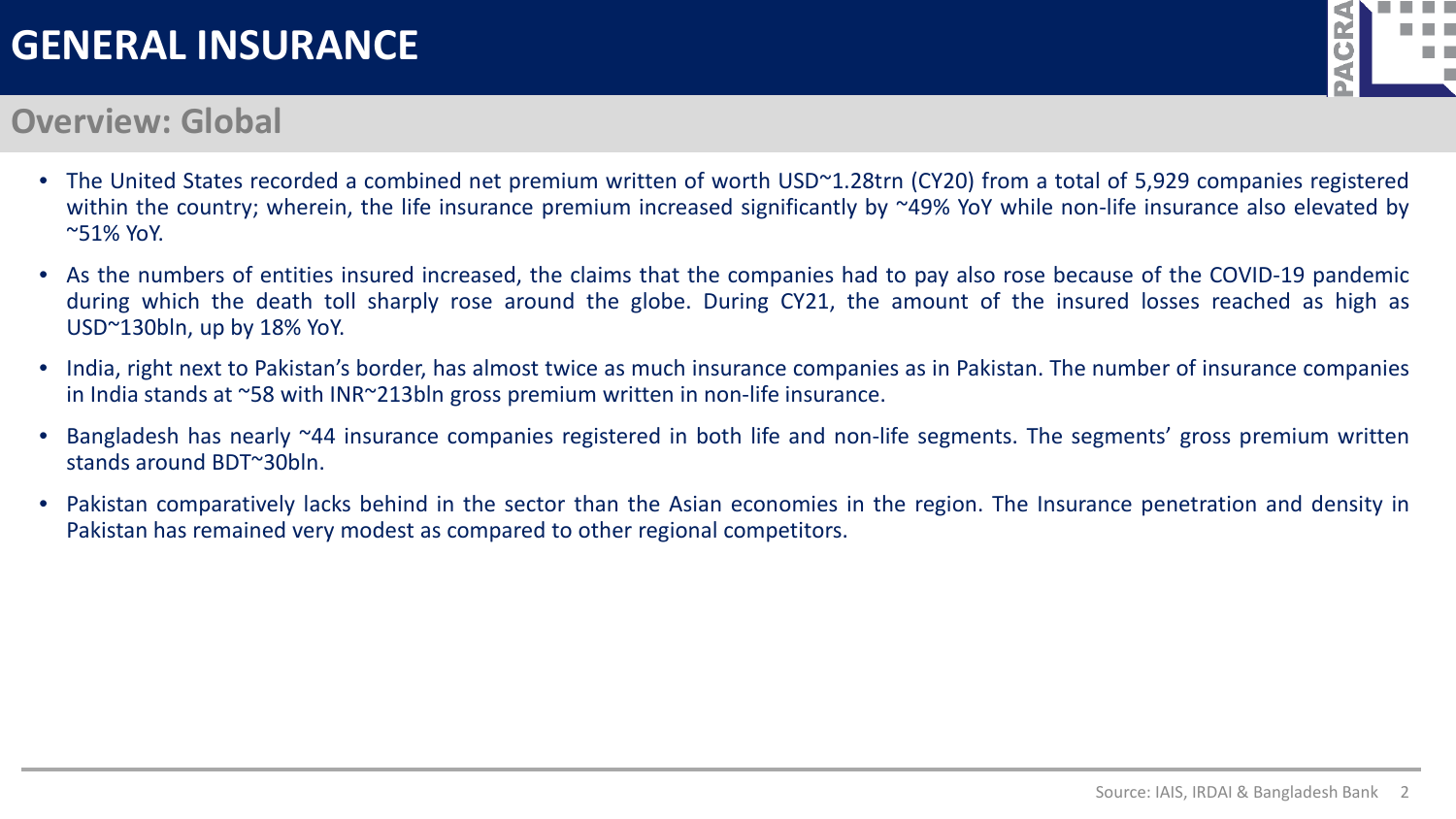

#### **Overview: Local**

- The General Insurance sector of Pakistan, operating with approximately ~28 insurance companies, falls under the services sector of the economy.
- The Financial & Insurance activities contributed ~3.3% (FY21) to the overall service sector of the economy. This makes nearly 1.9% of the total GDP of the country (FY21).
- The sector experienced ~7% growth YoY basis rising to PKR~703bln (FY21) from PKR~656bln (FY20).

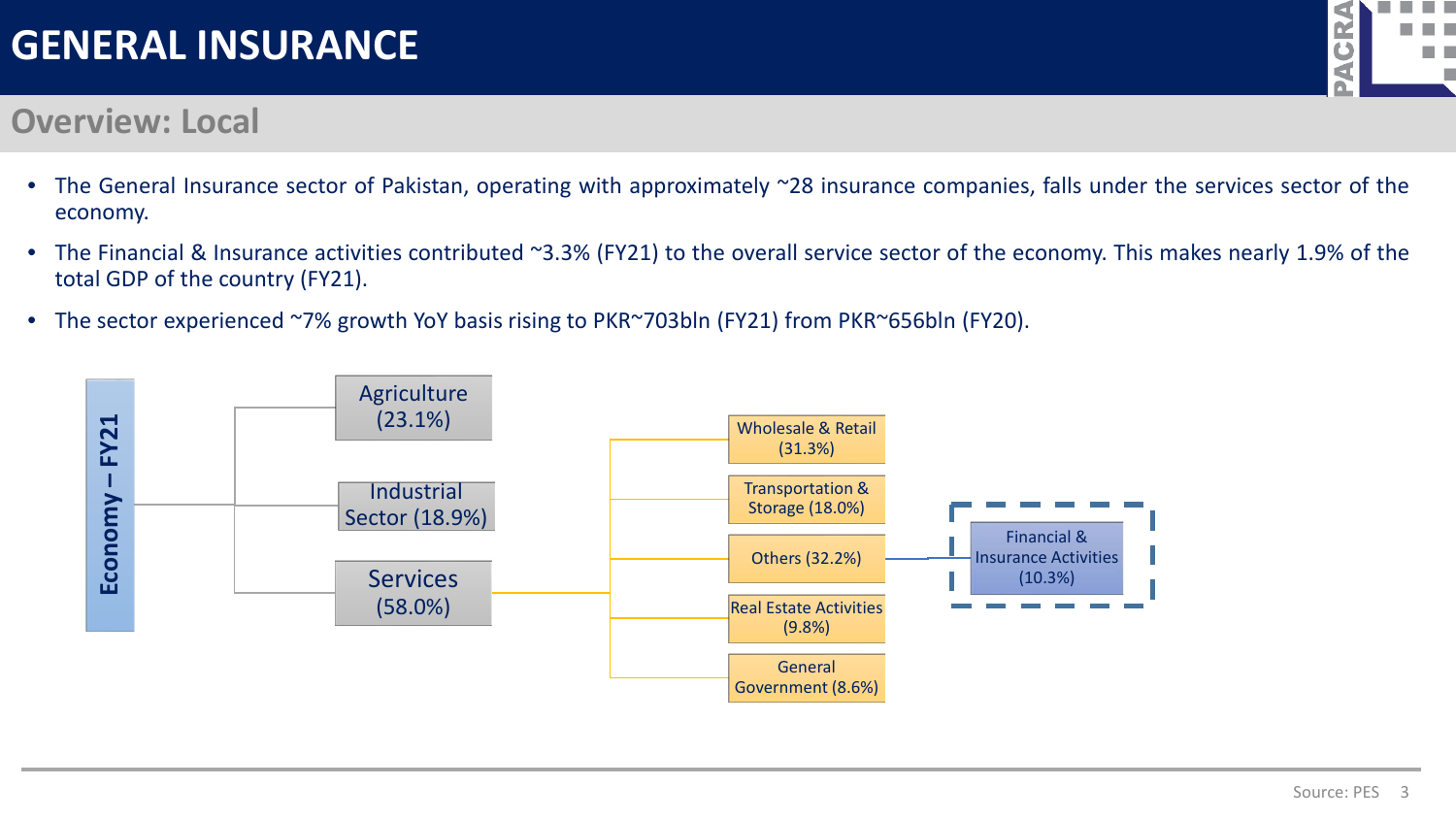#### **Overview: Local**

| <b>INDUSTRY OVERVIEW</b>                  |                   |             |             |  |  |  |
|-------------------------------------------|-------------------|-------------|-------------|--|--|--|
|                                           | <b>CY19</b>       | <b>CY20</b> | <b>CY21</b> |  |  |  |
| No. of Companies                          | 27                | 28          | 28          |  |  |  |
| <b>Gross Premium Written (PKR mln)</b>    | 94,651            | 102,273     | 113,642     |  |  |  |
| Net Premium Revenue Growth                | 8%                | 12%         | 16%         |  |  |  |
| Large Market Players (>5% Market share)   |                   |             |             |  |  |  |
| <b>Total Companies</b>                    | 5                 | 6           | 5           |  |  |  |
| <b>Market Share</b>                       | 65%               | 68%         | 63.8%       |  |  |  |
| Medium Market Players (> 2% Market Share) |                   |             |             |  |  |  |
| <b>Total Companies</b>                    | 8                 | 7           | 8           |  |  |  |
| <b>Market Share</b>                       | 26%               | 23%         | 28.1%       |  |  |  |
| Small Market Players (< 2% Market Share)  |                   |             |             |  |  |  |
| <b>Total Companies</b>                    | 14                | 15          | 15          |  |  |  |
| <b>Market Share</b>                       | 9%<br>10%<br>8.1% |             |             |  |  |  |
| Regulator                                 | <b>SECP</b>       |             |             |  |  |  |
| <b>Association</b>                        |                   | <b>IAP</b>  |             |  |  |  |

- The General Insurance sector of Pakistan is currently worth PKR~114bln (CY21); up by 11% YoY from PKR~95bln (CY20) on the basis of Gross Premium Written (GPW).
- For the purpose of analysis, this study has classified the sector into three broad categories; Large Market Players with a market share greater than 5%, Medium Market Players with a market share greater than 2% but less than 5%, and Small Market Players with a market share less than 2%.
- The number of total registered general insurance companies in Pakistan is  $\approx$ 28. And as per the criteria of classification stated above, for CY21, only ~5 companies fall under the large category, reflecting a significant market influence that these companies possess.
- ~8 companies that capture more than ~2% of the market, remain in the medium category while ~15 entities capture less than ~2% of the market.
- The combined market share of the large insurance companies is as high as  $\sim$ 63.8% (CY21); however down by almost  $\sim$ 4% in CY21 (CY20: ~68%).
- Medium sized insurance companies have expanded by ~5% (CY21: 28%; CY20: 23%); whereas, the small companies lost almost ~2% of the market share collectively.

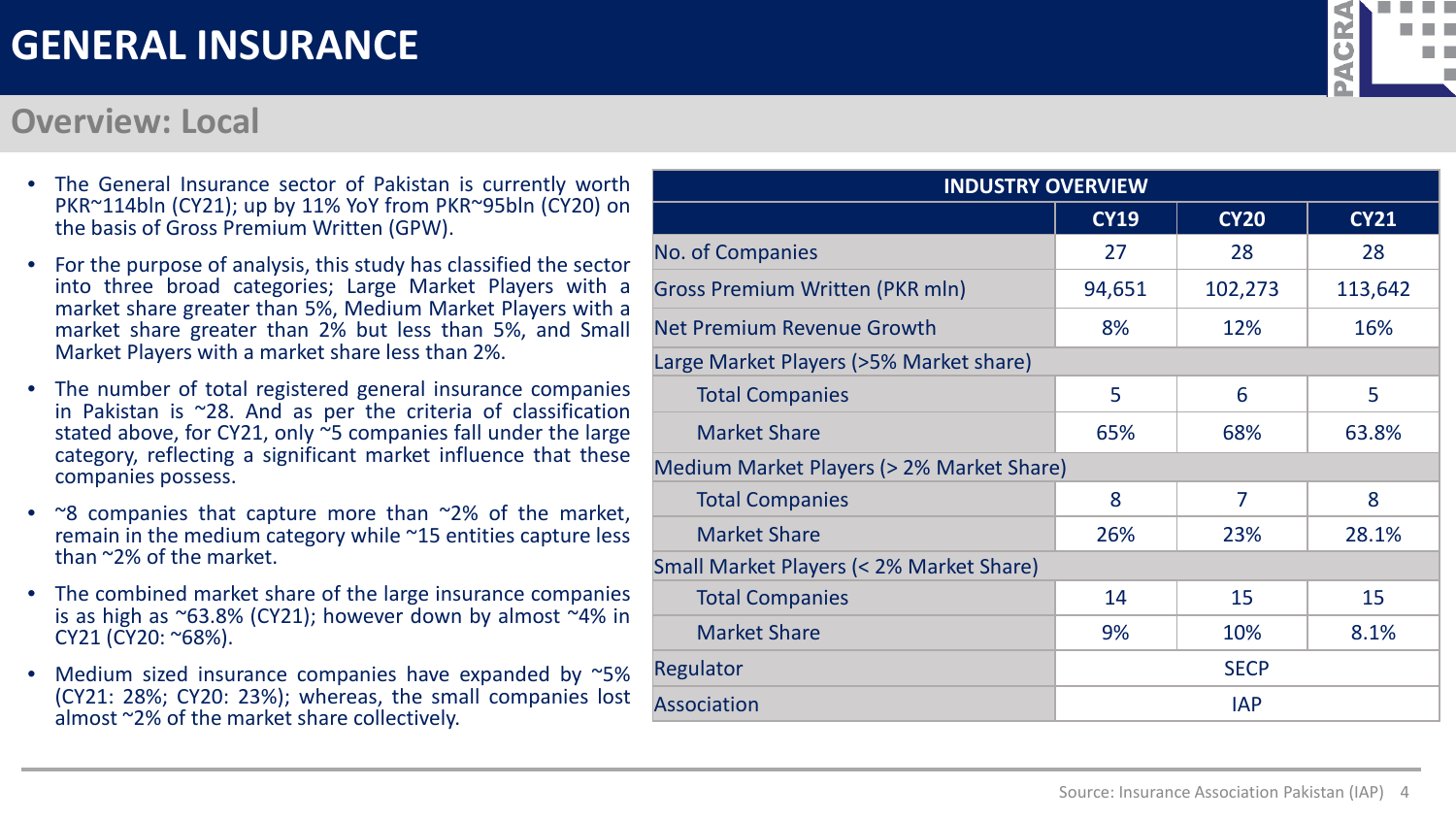#### **Industry Dynamics – Overall (CY21)**

| <b>Particulars</b>                    | <b>Total</b> | Large  | <b>Medium</b> | <b>Small</b> |
|---------------------------------------|--------------|--------|---------------|--------------|
|                                       | PKR (mln)    |        |               |              |
| No. of Companies (number)             | 28           | 5      | 8             | 15           |
| <b>Market Share</b>                   | 100%         | 63.8%  | 28.1%         | 8.1%         |
| <b>Gross Premium Written</b><br>(GPW) | 113,642      | 70,255 | 30,303        | 13,084       |
| <b>Investment Income</b>              | 10,569       | 6,326  | 3,084         | 1,158        |
| U/W Results-Conventional              | 7,112        | 3,995  | 1,817         | 1,300        |
| <b>Profit Before Tax</b>              | 18,787       | 12,569 | 4,733         | 1,485        |
| Equity                                | 107,289      | 61,713 | 30,584        | 14,992       |
| Investment+ Cash & Balance            | 138,648      | 83,690 | 38,038        | 16,921       |

- GPW for large companies was recorded at PKR~70bln by Dec'21; whereas, for the medium and small companies, the GPW recorded was around PKR~30bln and PKR~13bln respectively.
- Investment Income for the large companies (CY21: PKR~6bln) almost remained double than that of medium market players (CY21: PKR~3bln).
- However, medium sized insurance companies have nearly three times investment income as of the small insurance companies (CY21: PKR~1bln).
- Underwriting(U/W) result for the sector drastically grew up by ~75% YoY in CY21 (CY21: PKR~7bln; CY20: PKR~4bln).
- Highest chunk of the sector's profit before tax (PBT) also goes to large companies and is more than combined profit produced by both medium and small sized companies. The combined PBT for the sector was PKR~19bln; up by ~38% YoY (CY20: PKR~14bln).
- A reasonable increase of ~5% YoY was witnessed in equity of the sector as well (CY21: PKR~107bln; CY20: PKR~102bln).
- Combined Liquid Assets (Investment, cash and balance) were recorded as high as PKR~138bln (CY21); Large companies possess more than ~1.5times of the collective liquid assets of medium and small insurance companies.

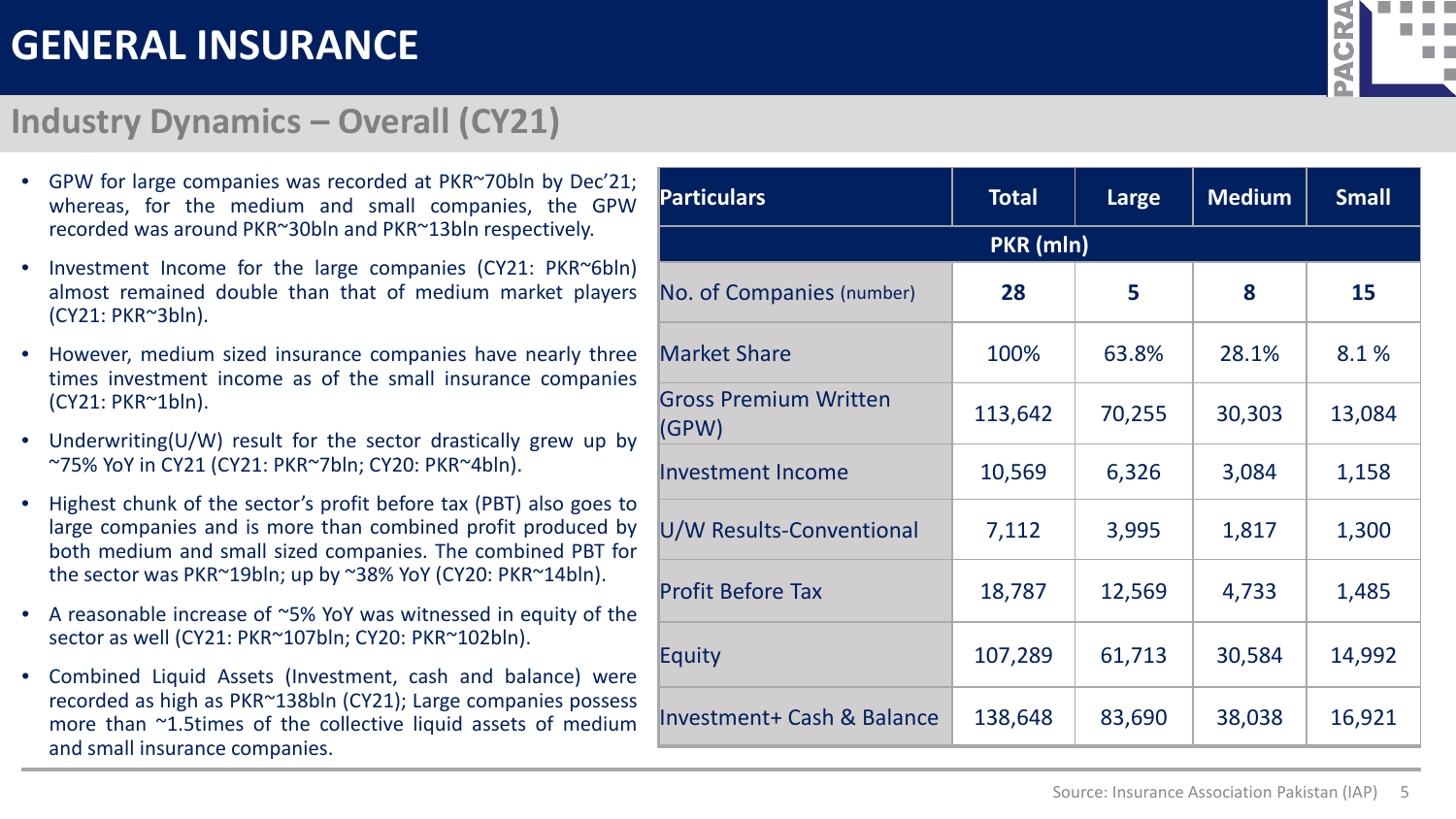

### **Industry Dynamics – Large Companies (CY21)**

|                               | <b>Companies</b>             | <b>Market</b><br><b>Share</b> | <b>GPW</b> | Investment<br><b>Income</b> | <b>U/W Results-</b><br><b>Conventional</b> | <b>Equity</b> | Investment<br>+ Cash & Bank   Before Tax | <b>Profit</b> |
|-------------------------------|------------------------------|-------------------------------|------------|-----------------------------|--------------------------------------------|---------------|------------------------------------------|---------------|
| (efu)<br><b>GENERAL</b>       | <b>EFU Gen. Insurance</b>    | 22.5%                         | 21,960     | 2,040                       | 1,552                                      | 19,274        | 27,224                                   | 4,173         |
| adamiee                       | Adamjee Insurance            | 17.5%                         | 17,037     | 2,485                       | 672                                        | 25,390        | 33,243                                   | 4,405         |
| <b>Jubilee</b>                | Jubilee Gen. Insurance       | 10.9%                         | 10,615     | 1,532                       | 512                                        | 10,190        | 17,134                                   | 2,330         |
| <b>IGI</b><br>General         | <b>IGI General Insurance</b> | 7.6%                          | 7,389      | 177                         | 309                                        | 2,542         | 3,576                                    | 603           |
| <b>UIC</b><br><b>PAKISTAN</b> | <b>United Insurance</b>      | 5.3%                          | 5,196      | 92                          | 950                                        | 4,318         | 2,513                                    | 1,057         |
|                               | <b>TOTAL</b>                 | 63.8%                         | 62,197     | 6,326                       | 3,995                                      | 61,713        | 83,690                                   | 12,569        |

Figures are in PKR mln **EXA internal database and Company Annual Reports** 6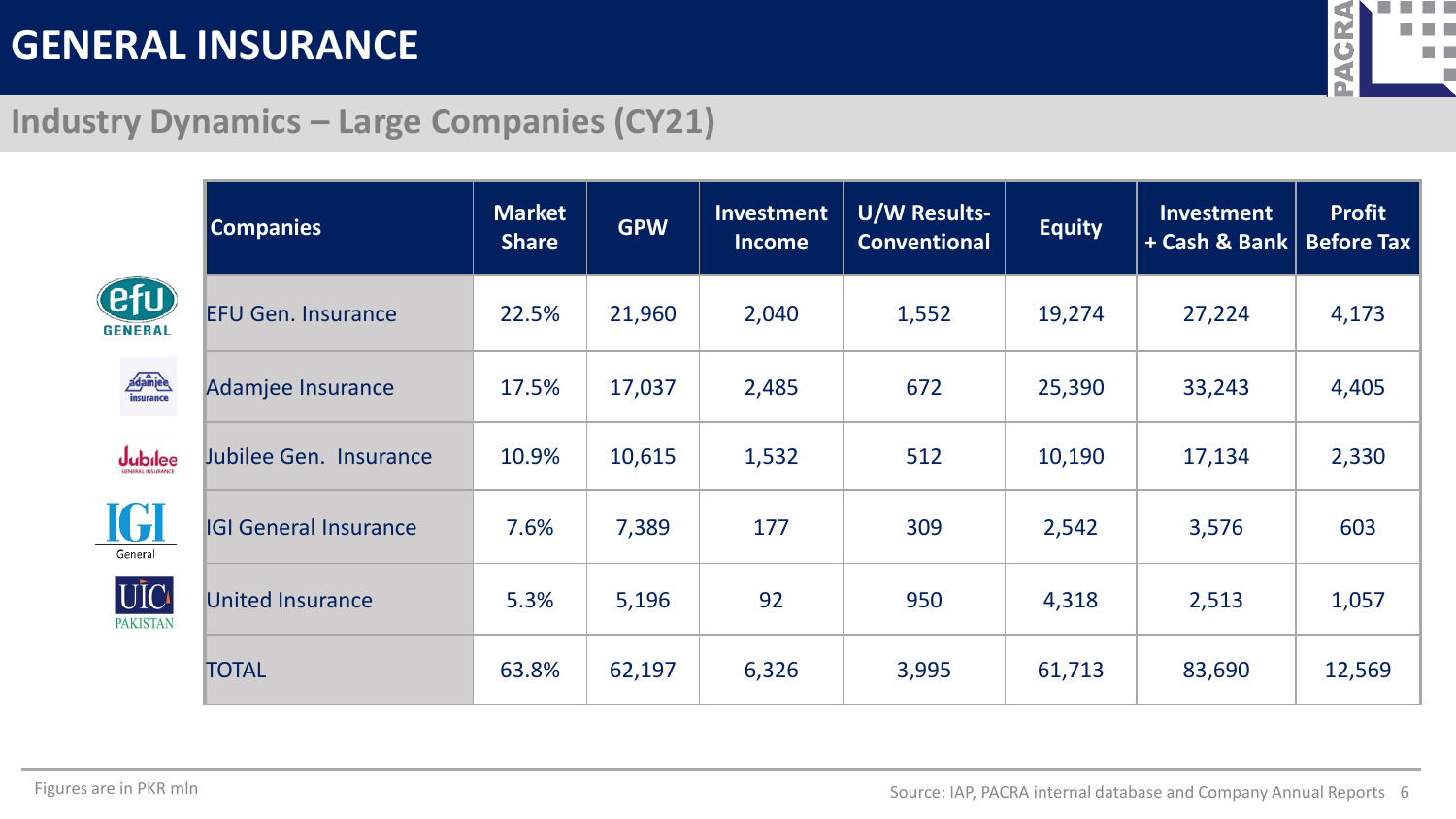

#### **Large Sector Performance**

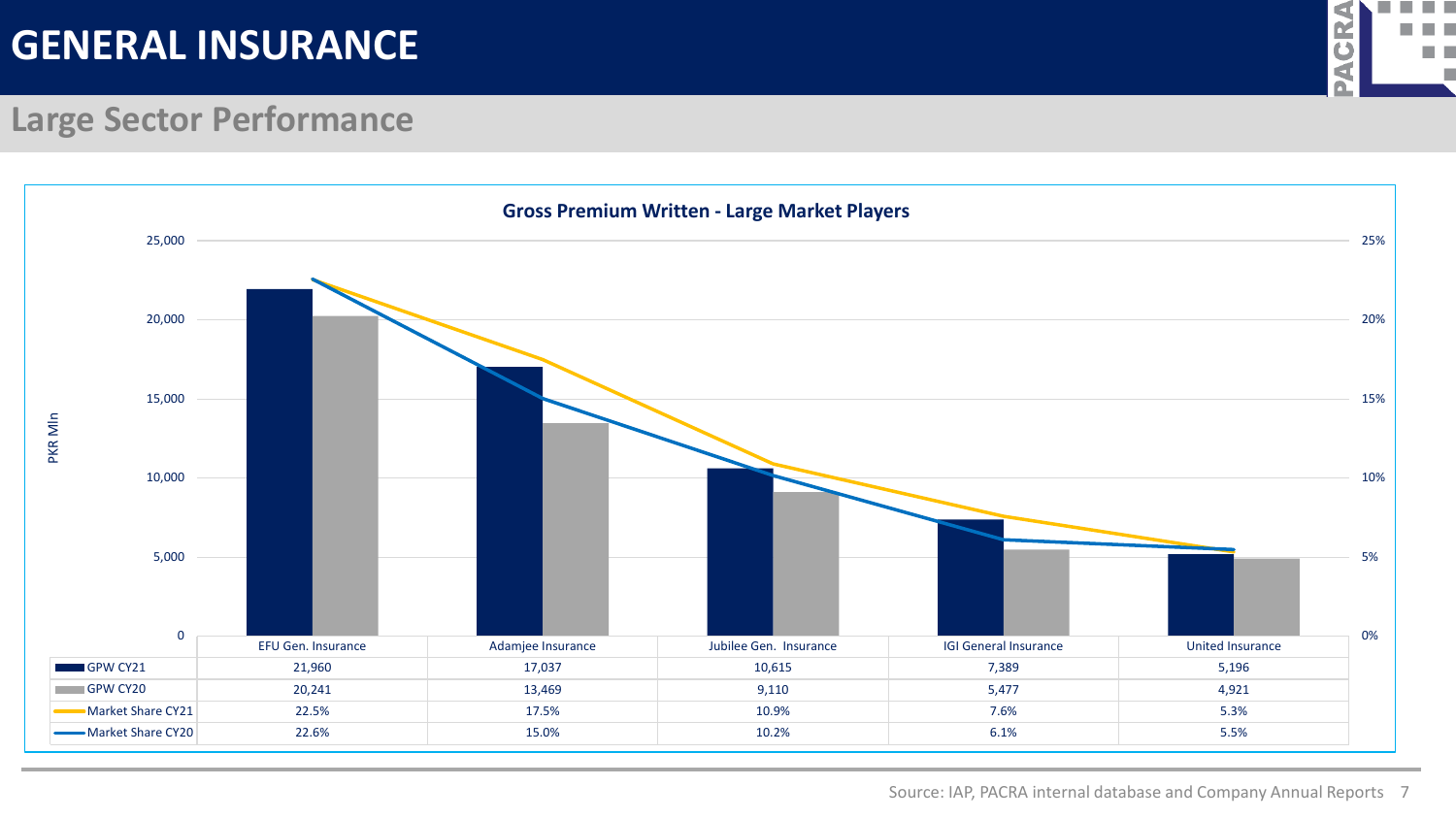

### **Industry Dynamics – Medium Companies (CY21)**

|                                                                                                                                                                                                                                                                                                                                                     | <b>Companies</b>           | <b>Market</b><br><b>Share</b> | <b>GPW</b> | Investment<br><b>Income</b> | U/W Results-<br><b>Conventional</b> | <b>Equity</b> | Investment<br>+ Cash & Bank | <b>Profit Before</b><br><b>Tax</b> |
|-----------------------------------------------------------------------------------------------------------------------------------------------------------------------------------------------------------------------------------------------------------------------------------------------------------------------------------------------------|----------------------------|-------------------------------|------------|-----------------------------|-------------------------------------|---------------|-----------------------------|------------------------------------|
| NEWSTERS                                                                                                                                                                                                                                                                                                                                            | <b>UBL Insurer Ltd.</b>    | 4.2%                          | 4,104      | 128                         | 81                                  | 1,743         | 1,313                       | 102                                |
| $\boldsymbol{\zeta}$                                                                                                                                                                                                                                                                                                                                | Security Gen.Insurance     | 4.0%                          | 3,924      | 1,831                       | 391                                 | 16,766        | 20,071                      | 2,104                              |
| <b>EAST WES</b>                                                                                                                                                                                                                                                                                                                                     | <b>East West Insurance</b> | 4.0%                          | 3,889      | 92                          | 377                                 | 1,961         | 1,900                       | 358                                |
| Atlas Insurance                                                                                                                                                                                                                                                                                                                                     | Atlas Insurance            | 3.8%                          | 3,740      | 346                         | 773                                 | 4,176         | 6,836                       | 1,182                              |
| <b>askari</b>                                                                                                                                                                                                                                                                                                                                       | Askari Gen. Insurance      | 3.7%                          | 3,606      | 265                         | 194                                 | 2,316         | 3,009                       | 462                                |
| Alfalah Insurance                                                                                                                                                                                                                                                                                                                                   | <b>Alfalah Insurance</b>   | 3.6%                          | 3,499      | 194                         | 118                                 | 1,834         | 2,480                       | 370                                |
| <b>Allianz</b> (ii)<br><b>Efu</b>                                                                                                                                                                                                                                                                                                                   | <b>Allianz EFU Health</b>  | 2.6%                          | 2,578      | 88                          | $-88$                               | 532           | 946                         | 7                                  |
| $\begin{picture}(120,110) \put(0,0){\line(1,0){10}} \put(15,0){\line(1,0){10}} \put(15,0){\line(1,0){10}} \put(15,0){\line(1,0){10}} \put(15,0){\line(1,0){10}} \put(15,0){\line(1,0){10}} \put(15,0){\line(1,0){10}} \put(15,0){\line(1,0){10}} \put(15,0){\line(1,0){10}} \put(15,0){\line(1,0){10}} \put(15,0){\line(1,0){10}} \put(15,0){\line$ | <b>Habib Insurance</b>     | 2.1%                          | 2,040      | 141                         | $-29$                               | 1,255         | 1,481                       | 148                                |
|                                                                                                                                                                                                                                                                                                                                                     | <b>TOTAL</b>               | 28.1%                         | 27,381     | 3,084                       | 1,817                               | 30,584        | 38,038                      | 4,733                              |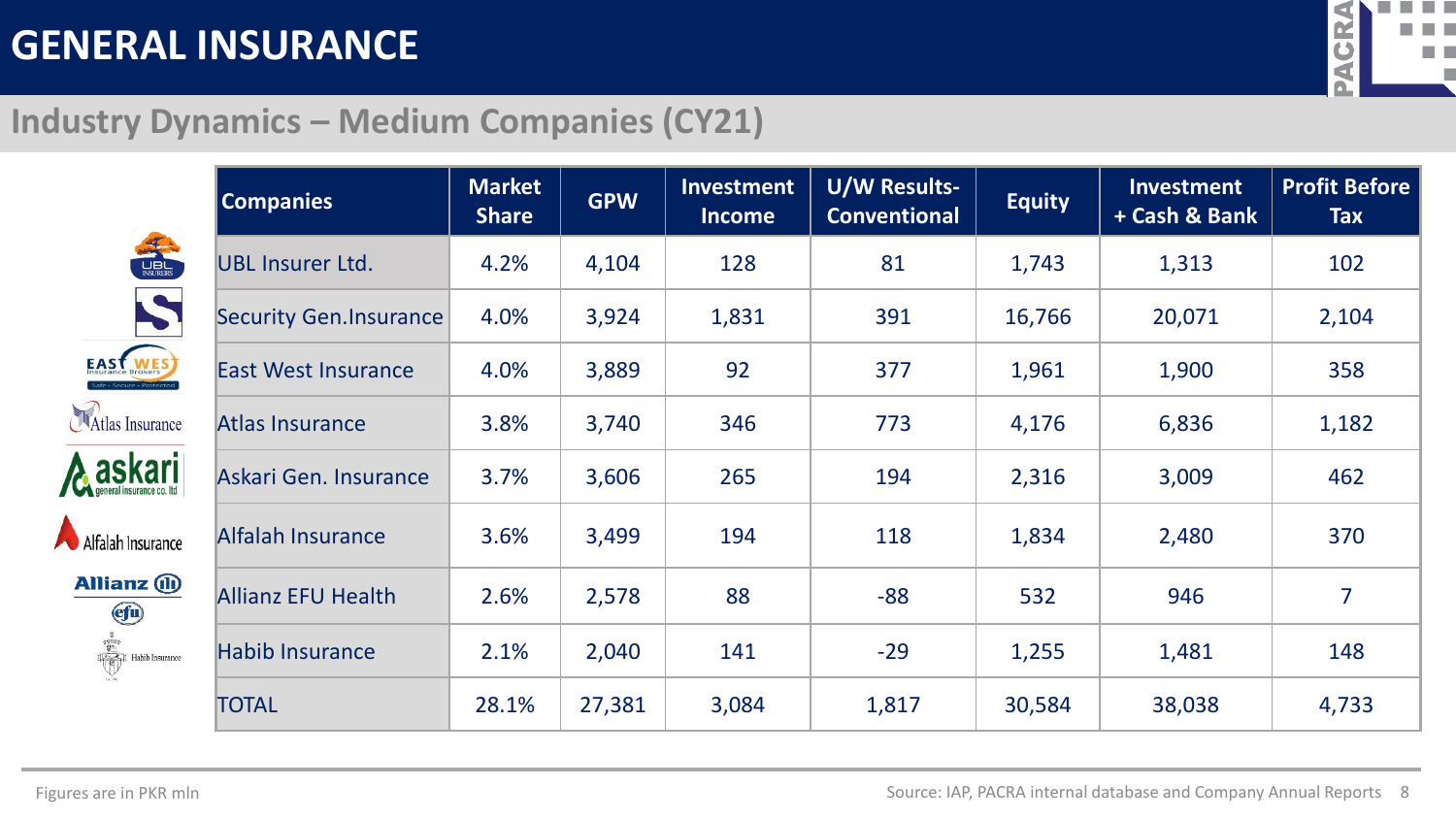

#### **Medium Sector Performance**



\*Security General Insurance was amongst the large companies last year. The prime reason behind this significant decline is drastic fall of ~90% in their Marine Insurance which contributes to only ~15% of their total portfolio in CY21 (CY20: ~64%).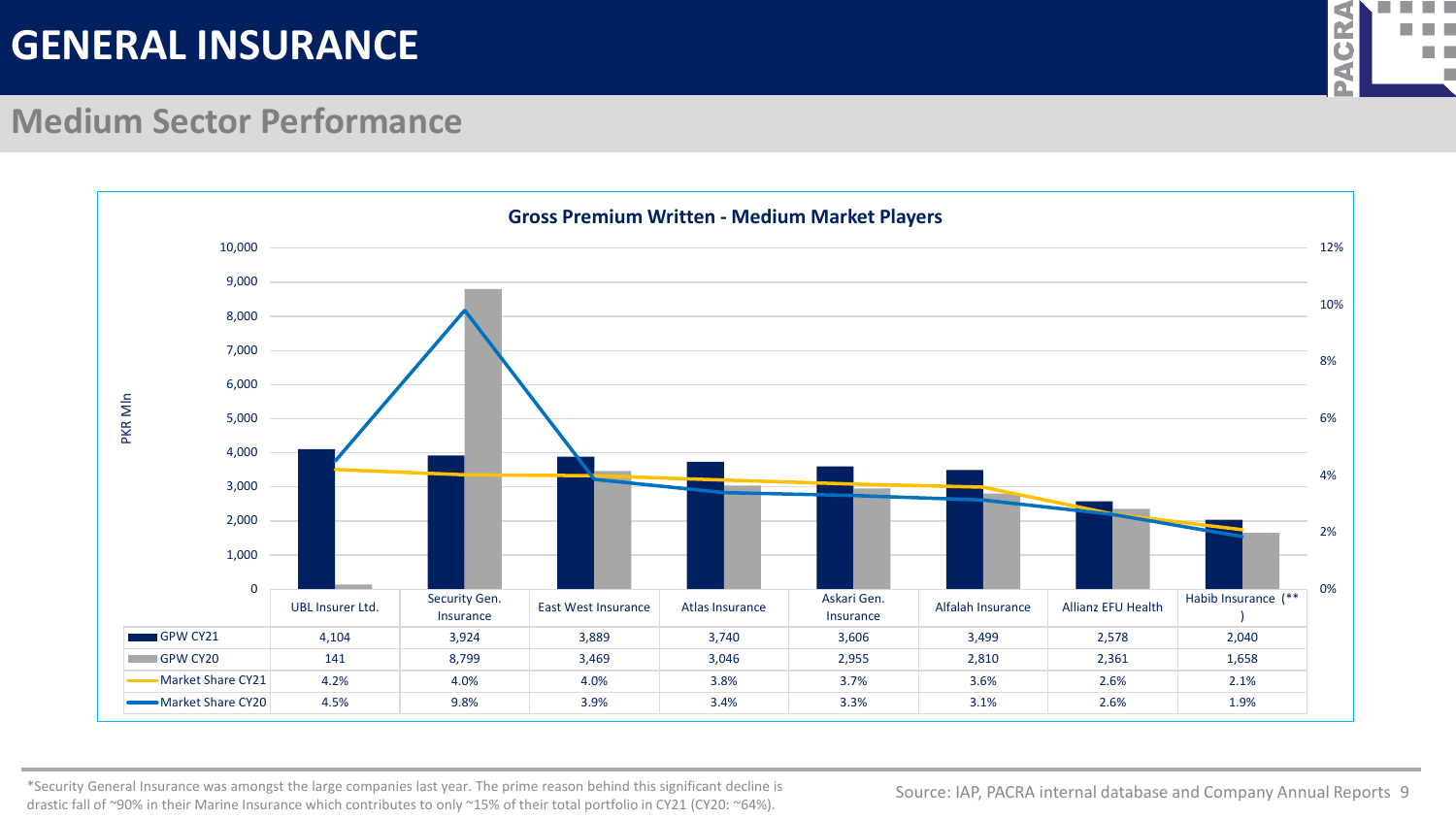

### **Industry Dynamics – Small Companies (CY21)**

|                                      | <b>Companies</b>          | <b>Market</b><br><b>Share</b> | <b>GPW</b> | Investment<br><b>Income</b> | <b>U/W Results-</b><br><b>Conventional</b> | <b>Equity</b> | Investment<br>+ Cash & Bank | <b>Profit</b><br><b>Before Tax</b> |
|--------------------------------------|---------------------------|-------------------------------|------------|-----------------------------|--------------------------------------------|---------------|-----------------------------|------------------------------------|
| - <sup>1</sup> :TPL Insurance        | <b>TPL Insurance Ltd.</b> | 1.8%                          | 1,794      | 51                          | 200                                        | 1,527         | 2,437                       | 91                                 |
| <b>Century Insurance</b>             | <b>Century Insurance</b>  | 1.6%                          | 1,601      | 122                         | 207                                        | 2,265         | 2,594                       | 389                                |
| <b>CHUBB</b>                         | Chubb Insurance           | 1.0%                          | 928        | 53                          | 160                                        | 909           | 903                         | 205                                |
| ASIAINSURANCE                        | Asia Insurance            | 0.9%                          | 923        | 19                          | 6                                          | 951           | 780                         | 37                                 |
| SINDH INSURANCE                      | <b>Sindh Insurance</b>    | 0.7%                          | 715        | 378                         | 30                                         | 50            | 3,745                       | 405                                |
| <b>RELIANCE</b><br>General Insurance | <b>Reliance Insurance</b> | 0.7%                          | 651        | 80                          | 32                                         | 1,048         | 932                         | 65                                 |
| Premier<br>Insurance                 | <b>Premier Insurance</b>  | 0.6%                          | 602        | 190                         | $-211$                                     | 827           | 1,567                       | $\overline{2}$                     |
|                                      | Shaheen Insurance         | 0.2%                          | 231        | 71                          | $-38$                                      | 687           | 632                         | 26                                 |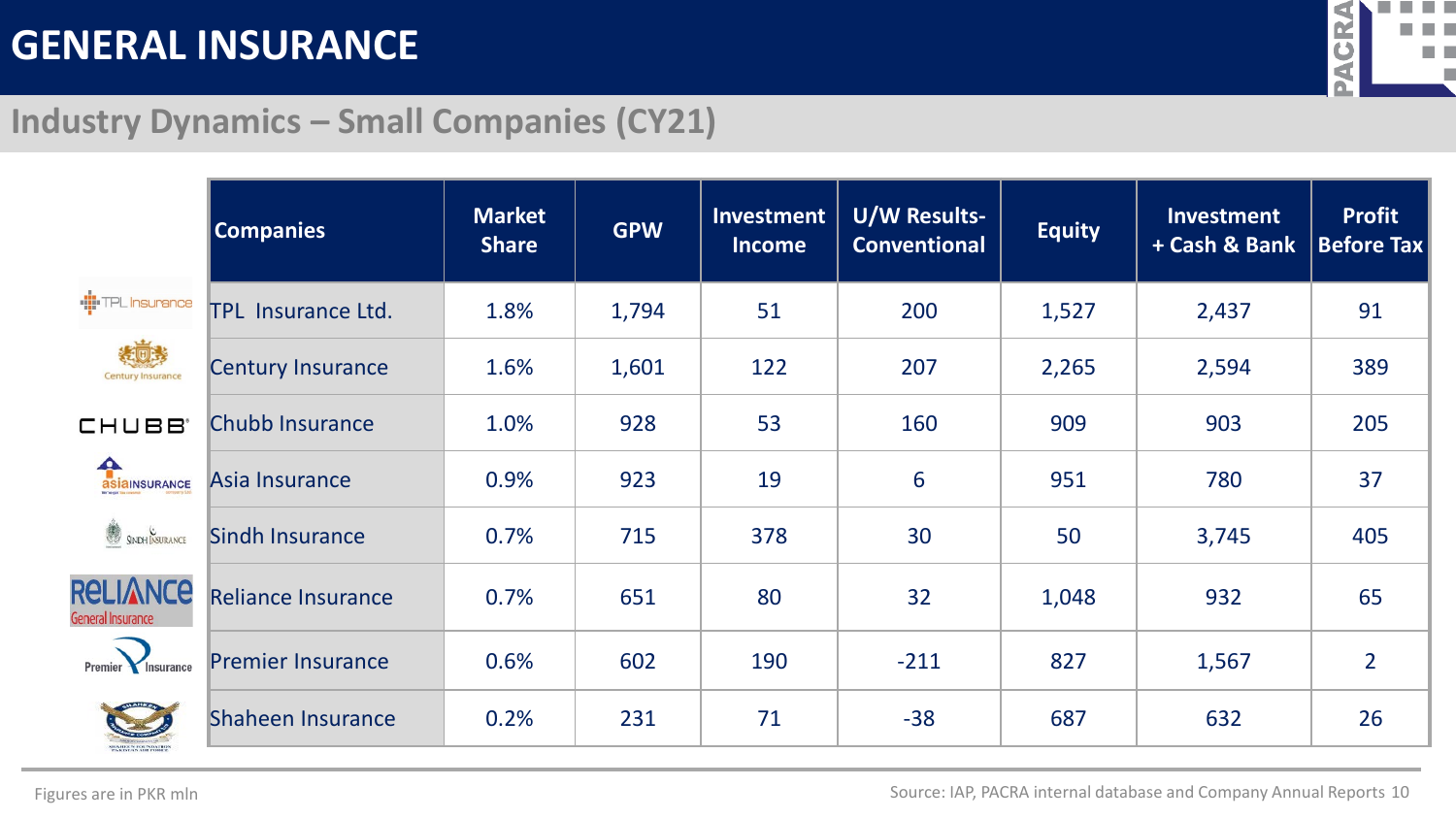

### **Industry Dynamics – Small Companies (CY21)**

|                                                                                                                                                                                       | <b>Companies</b>               | <b>Market</b><br><b>Share</b> | <b>GPW</b>     | Investment<br><b>Income</b> | <b>U/W Results-</b><br><b>Conventional</b> | <b>Equity</b>  | Investment<br>+ Cash & Bank | <b>Profit</b><br><b>Before Tax</b> |
|---------------------------------------------------------------------------------------------------------------------------------------------------------------------------------------|--------------------------------|-------------------------------|----------------|-----------------------------|--------------------------------------------|----------------|-----------------------------|------------------------------------|
| dipha                                                                                                                                                                                 | Alpha Insurance                | 0.2%                          | 174            | 55                          | $-36$                                      | 713            | 734                         | 28                                 |
| (d)<br>TIC                                                                                                                                                                            | Universal Insurance            | 0.1%                          | 115            | 14                          | $-60$                                      | 840            | 537                         | $-41$                              |
|                                                                                                                                                                                       | <b>Crescent Star Insurance</b> | 0.1%                          | 92             | 6                           | $\bf{0}$                                   | 1,079          | 261                         | 52                                 |
| THE COOPERATIVE<br>INSURANCE SOCIETY OF<br>PAKISTAN LIMITED                                                                                                                           | Cooperative Insurance          | 0.0%                          | 19             | $\overline{2}$              | 26                                         | 2,850          | 13                          | $-20$                              |
| $\left. \begin{array}{l l} \textsf{PAK-QATAR} & \textsf{fall} \\ \textsf{GENERAL TAKAFUL} & \textsf{fall} \\ \hline \textsf{Together We Protest} & \textsf{fall} \end{array} \right)$ | Pak Qatar Gen. Takaful         | 0.0%                          | $\overline{0}$ | 64                          | 9                                          | 493            | 886                         | 68                                 |
| TAKAFUL                                                                                                                                                                               | Salaam Takaful Ltd.            | 0.0%                          | $\overline{0}$ | 55                          | 975                                        | 753            | 899                         | 179                                |
| S                                                                                                                                                                                     | Pakistan Gen. Insurance        | 0.0%                          | $\overline{0}$ | $\overline{0}$              | $\overline{0}$                             | $\overline{0}$ | $\overline{0}$              | $\overline{0}$                     |
|                                                                                                                                                                                       | <b>TOTAL</b>                   | 8.1%                          | 7,845          | 1,158                       | 1,300                                      | 14,992         | 16,921                      | 1,485                              |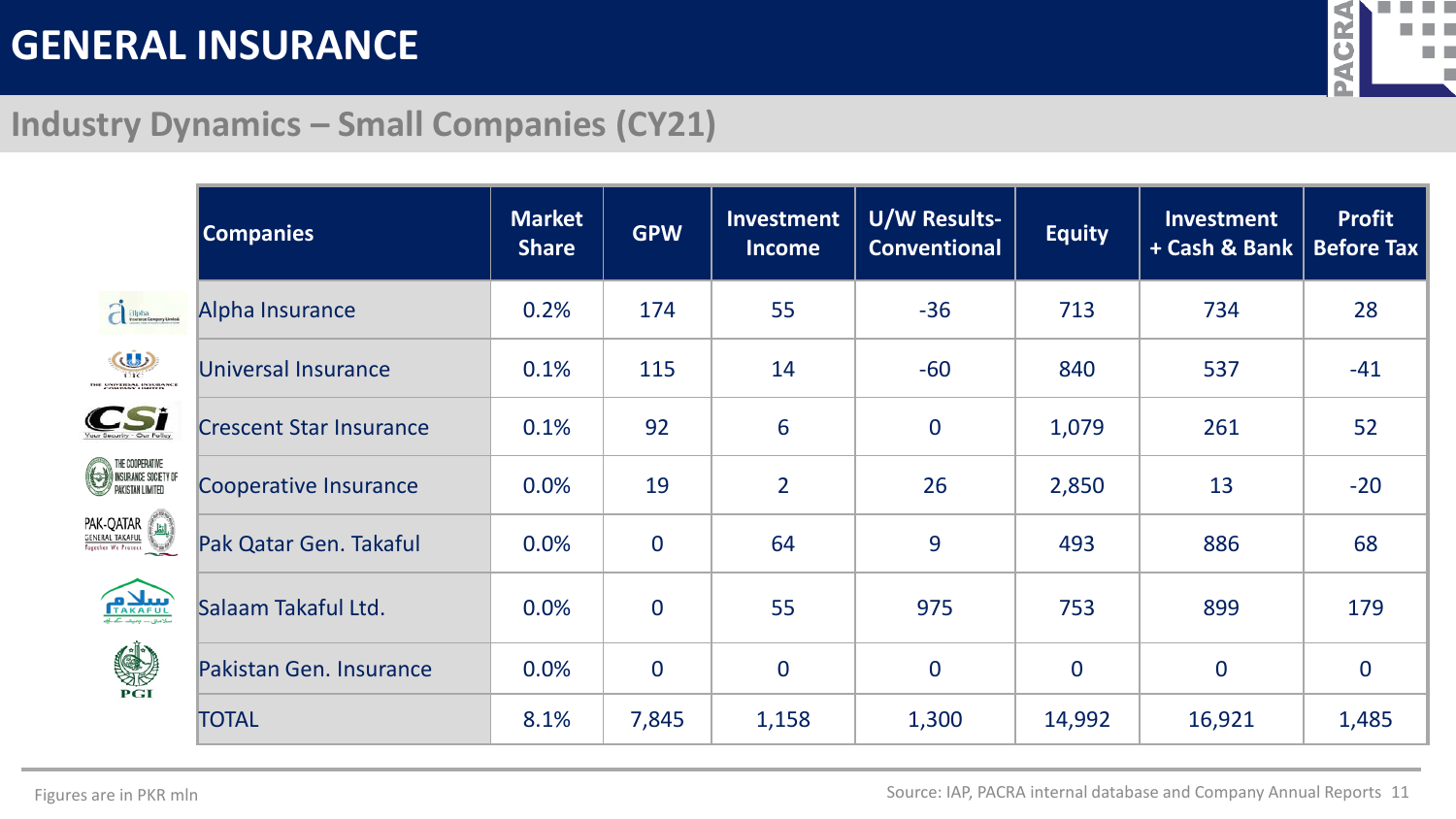

#### **Small Sector Performance**

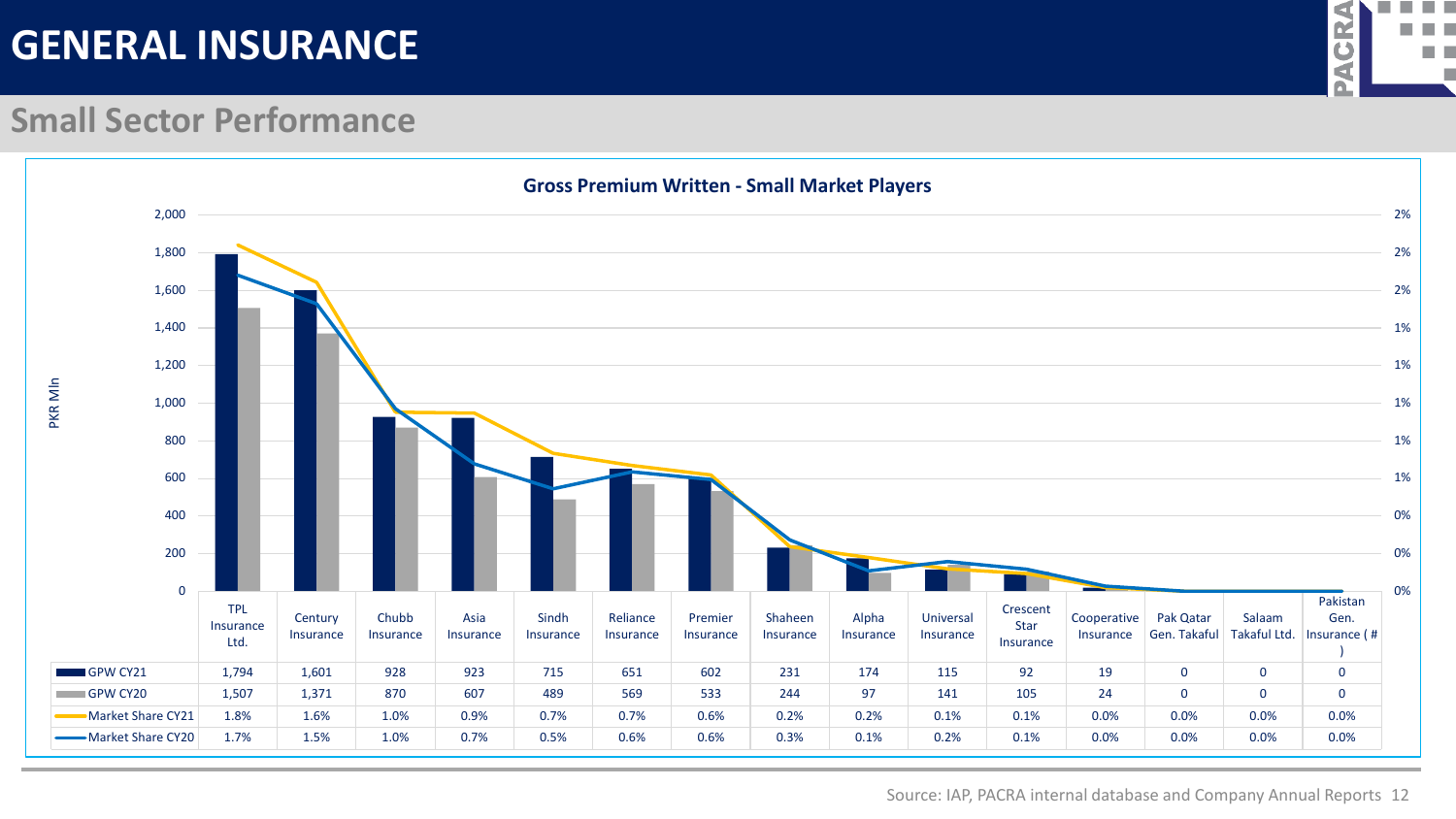### **Takaful Snapshot**



- Out of the ~28 insurance companies in the country, ~23 also operate Window Takaful (Shariah compliant services in the sector). But only ~8 companies out of these ~23 capture almost ~80% of the market share. The List of the top ten companies with Window Takaful operations is given below.
- The Window Takaful's combined GPW (Contribution Underwritten) equates to PKR~16bln (CY21) experiencing a substantial increase of ~28% (CY20: PKR~13bln).
- The greatest proportion of ~46% of the Window Takaful can be attributed to the motor insurance while ~19% of it is health insurance. ~10% of fire and property damage; while only ~5% goes to the marine insurance.

| TOP TEN TAKAFUL PLAYERS - PAKISTAN (PKR mln) |                              |            |                                  |       |  |  |  |  |
|----------------------------------------------|------------------------------|------------|----------------------------------|-------|--|--|--|--|
| Sr.<br>No.                                   | <b>Companies</b>             | <b>GPW</b> | Investment Income   Market Share |       |  |  |  |  |
| $\mathbf{1}$                                 | <b>EFU Gen. Insurance</b>    | 2,697      | 110                              | 16.6% |  |  |  |  |
| $\overline{2}$                               | Salaam Takaful Ltd.          | 2,220      | 0                                | 13.7% |  |  |  |  |
| 3                                            | <b>TPL Insurance Ltd.</b>    | 1,490      | 32                               | 9.2%  |  |  |  |  |
| 4                                            | Adamjee Insurance            | 1,465      | 16                               | 9.0%  |  |  |  |  |
| 5                                            | Jubilee Gen. Insurance       | 1,391      | 147                              | 8.6%  |  |  |  |  |
| 6                                            | <b>United Insurance</b>      | 1,384      | 35                               | 8.5%  |  |  |  |  |
| $\overline{7}$                               | <b>IGI General Insurance</b> | 1,122      | $\overline{2}$                   | 6.9%  |  |  |  |  |
| 8                                            | Pak Qatar Gen. Takaful       | 1,032      | $-1$                             | 6.4%  |  |  |  |  |
| 9                                            | <b>UBL Insurer Ltd.</b>      | 653        | 30                               | 4.0%  |  |  |  |  |
| 10                                           | Alfalah Insurance            | 505        | 5                                | 3.1%  |  |  |  |  |

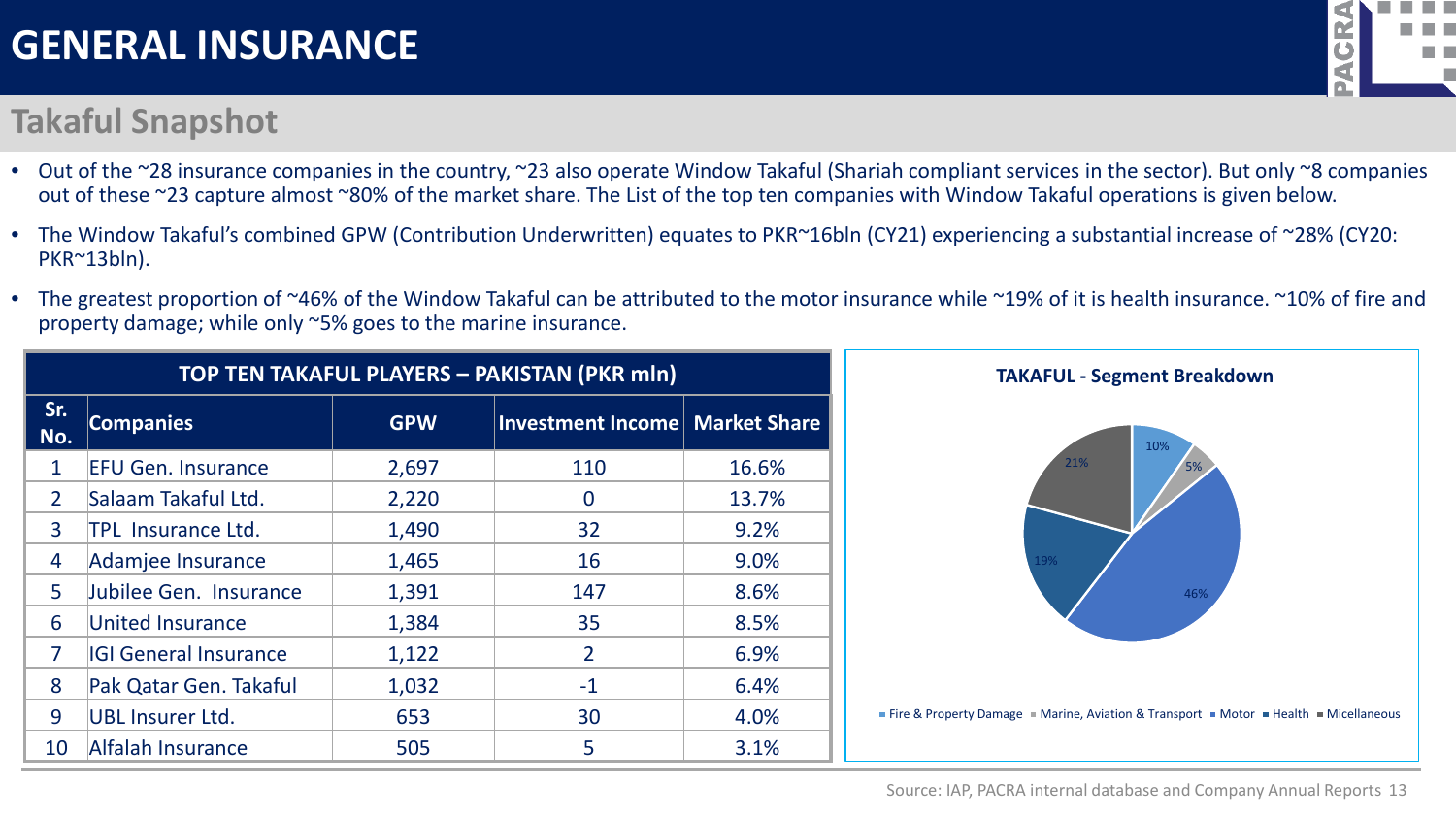### **Segment Dynamics**



- During CY21, the proportion of the different business segments has almost remained the similar overall, with minor changes.
- The Fire and Property damage insurance leads the way with a share of ~43% in CY21 (CY20: ~38%). Share of the Motor insurance maintained its position at second with stable proportion of ~23% in both years.
- However, the Marine Insurance has declined by ~4% (CY21: ~10%; CY20: ~14%). Health insurance also reduced its share marginally by ~1%.

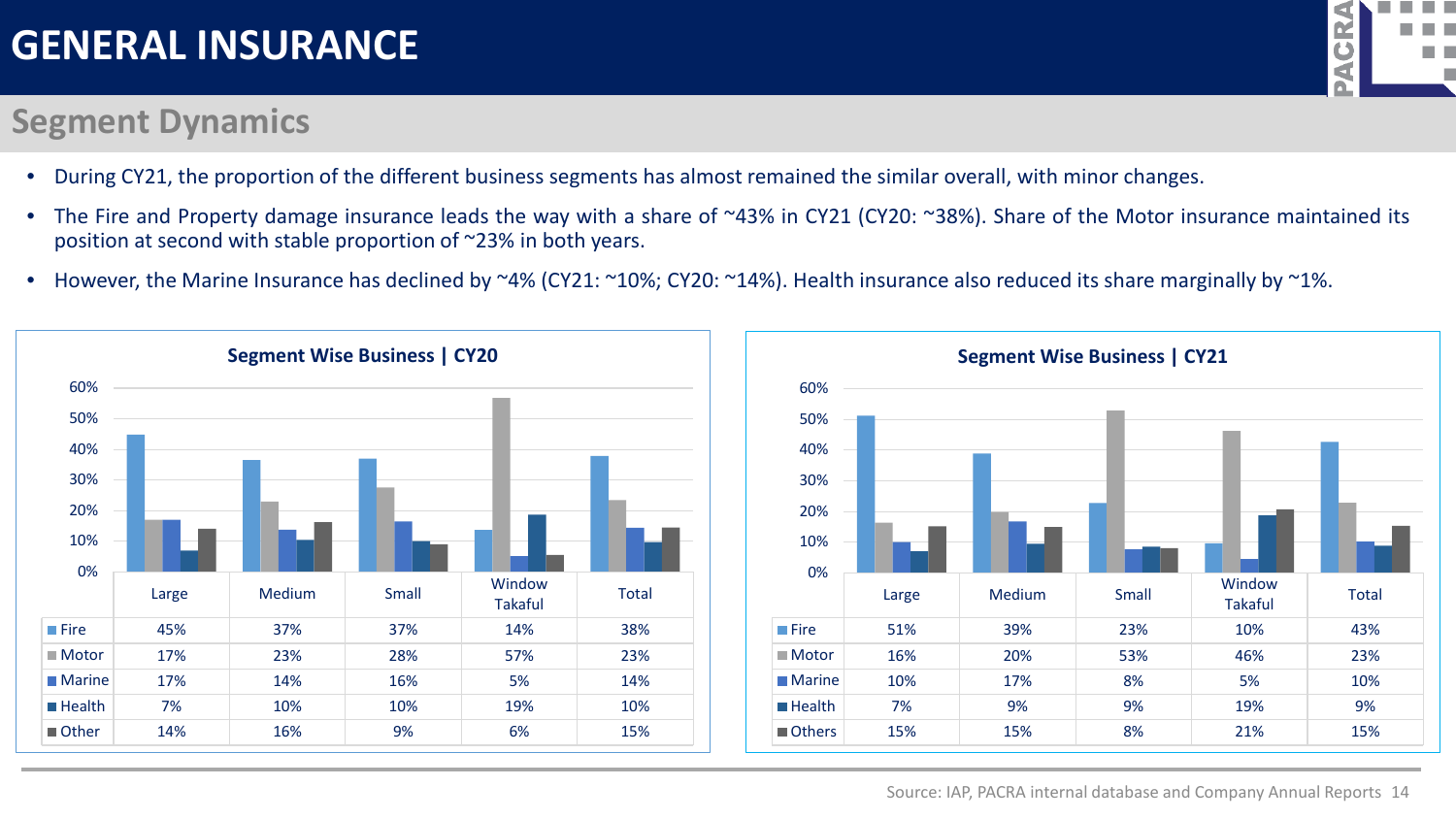#### **Segment Dynamics | Motor Segment**





• GPW of the motor segment has historically risen alongside increases in auto loans and number of vehicles involved in traffic accidents. As insurance usually is mandatory to take car out on loan.

- Despite the high interest rates during the last year, auto loans have substantially boosted by ~36% YoY (CY21). While car accidents rose by ~21% YoY (CY21).
- Going forward, the further rise in the interest rate coupled with the reduced tenure of the auto loans as per the new SBP directives, is likely to squeeze the demand for motor insurance.
- As given in the pie chart below, large insurance company are responsible for more than ~72% of the auto-insurance.

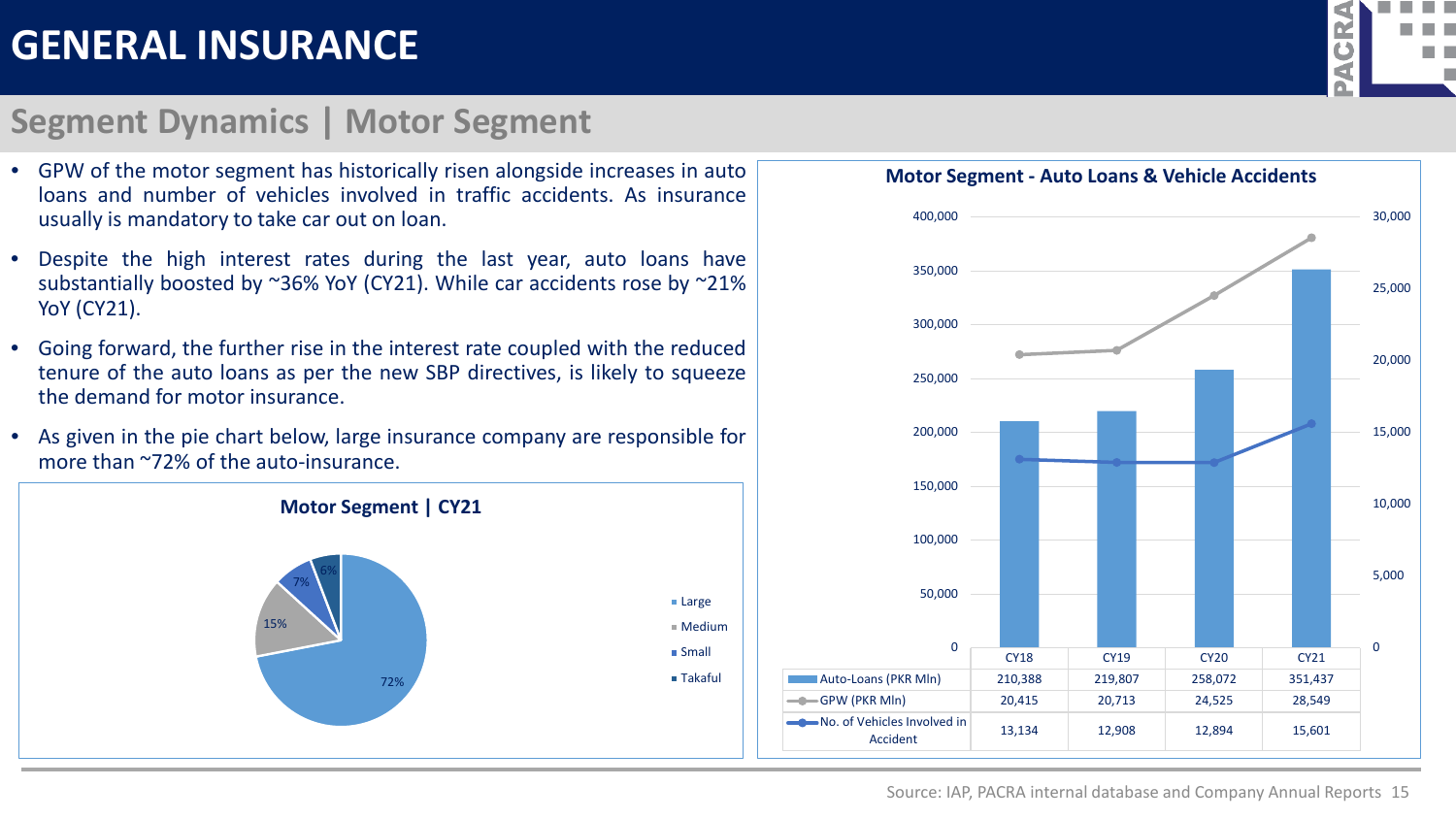#### **Business Risk | Margins**

- The Gross Premium Written (GPW) witnessed a growth of ~11% YoY basis; currently standing at PKR~114bln (CY21) up from PKR~103bln (CY20). GPW has historically seen increasing numbers since last few years.
- Moreover, the sector's investment income for CY21 stood at PKR~11bln, a growth of ~18% YoY. This was comparatively higher than investment income growth in CY20 which clocked in at ~13% YoY.
- The profitability depicts an upwards trend overall. The Return on Equity (ROE) rose by ~12.5% YoY in CY21 compared to last year (CY20: ~10% YoY). Stability in ROE since CY18 is attributable to GPW and NPR which experienced a CAGR of ~11% and ~8%, respectively since CY18.
- The margins and the profitability have been on the rising trend suggesting the positive inflows that the sector can drive.





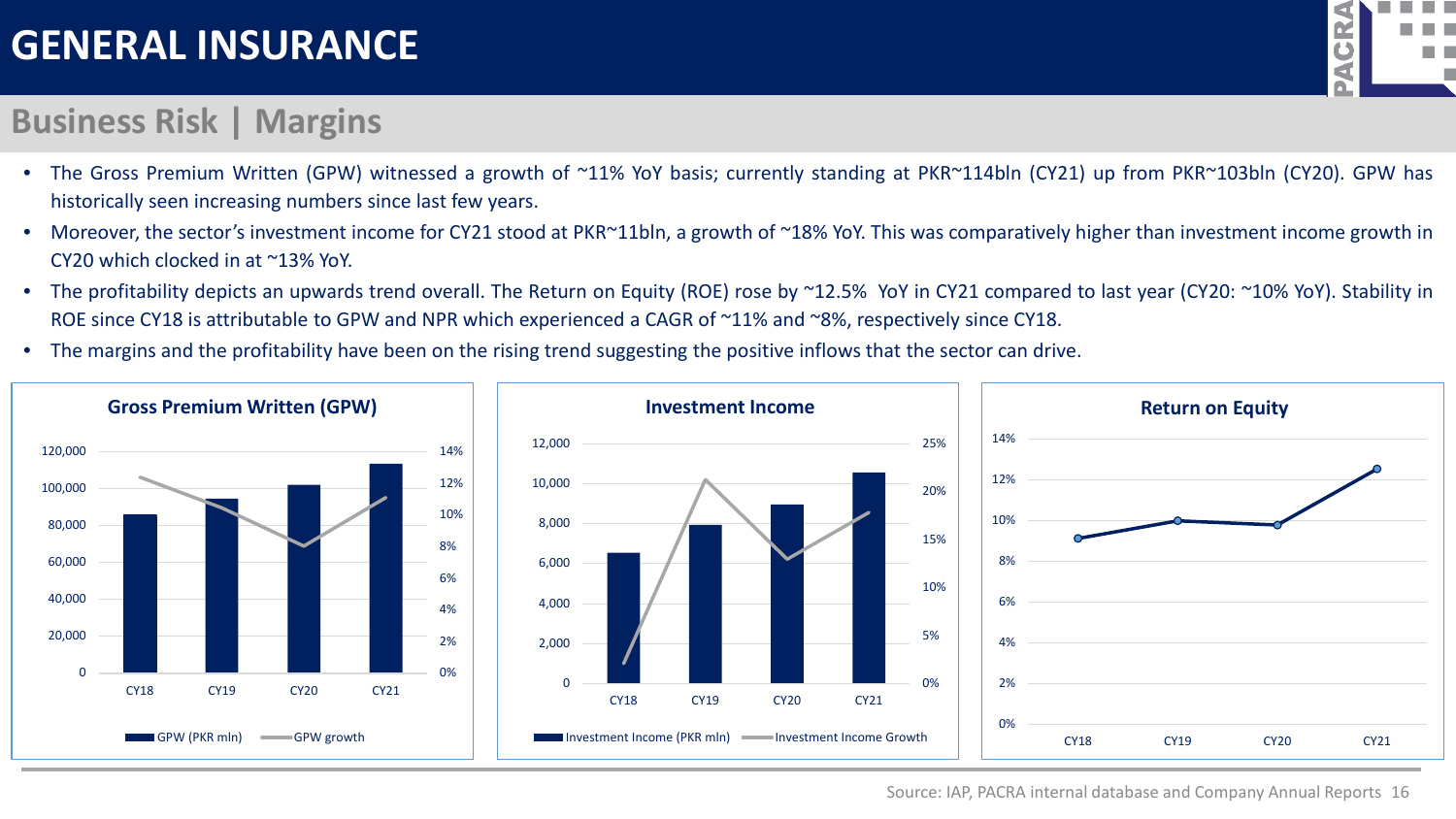#### **Financial Risk**

- The ratio between the Liquid Assets and Net claims has been fluctuating during the last four years between ~4 and ~5.
- Net claims increased by ~5% YoY in CY21. The increase, however, is far less than ~19% YoY increase in CY20. The Net claims rose to PKR~31bln (CY21) from PKR~29bln (CY20).
- However, still the coverage of net claims from the liquid assets is nearly ~4.5times (CY21); maintained since the last year, although, lower than CY19.
- The industry's underwriting strength also depicted slight improvement in CY21 since it recorded an increase of ~5% in its equity base YoY basis.
- However, the Equity to NPR ratio stood at 1.71 in CY21 as compared to 1.91 in CY20, following the downward trend since CY19. The trend is primarily attributed to a higher proportionate increase in the Net Premium Revenue than the Equity.





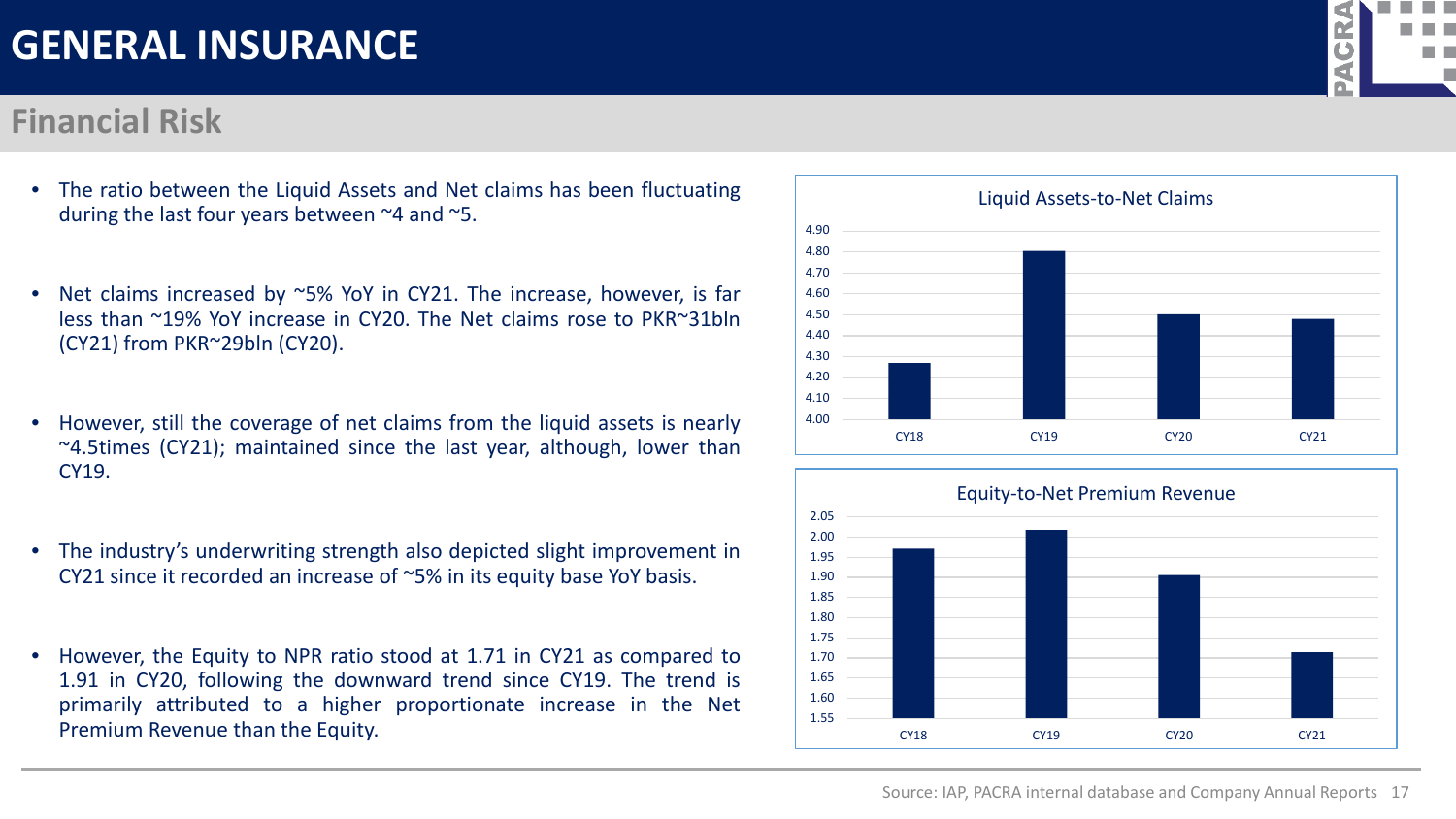#### **Financial Risk | Expense Ratio**

- The relatively lower expense ratio for large and medium scale companies, except for their Window Takaful Operations, indicate a better control of the large and medium companies at managing their expenses.
- This may be attributable to economies of scale alongside a better quality of resources being employed by large sized companies as compared to small companies.
- The high expense ratio for smaller companies leads to underwriting losses or negligible profitability through core operations.
- Large and Medium sized companies in Takaful (CY21:~85%) have significantly high expense ratio than the conventional (CY21:~38%) as represented by the graph on the write.
- The industry's expense ratio for Takaful operations stood at ~38% in CY21 while the expense ratio for conventional operations stood at ~40% during the period.





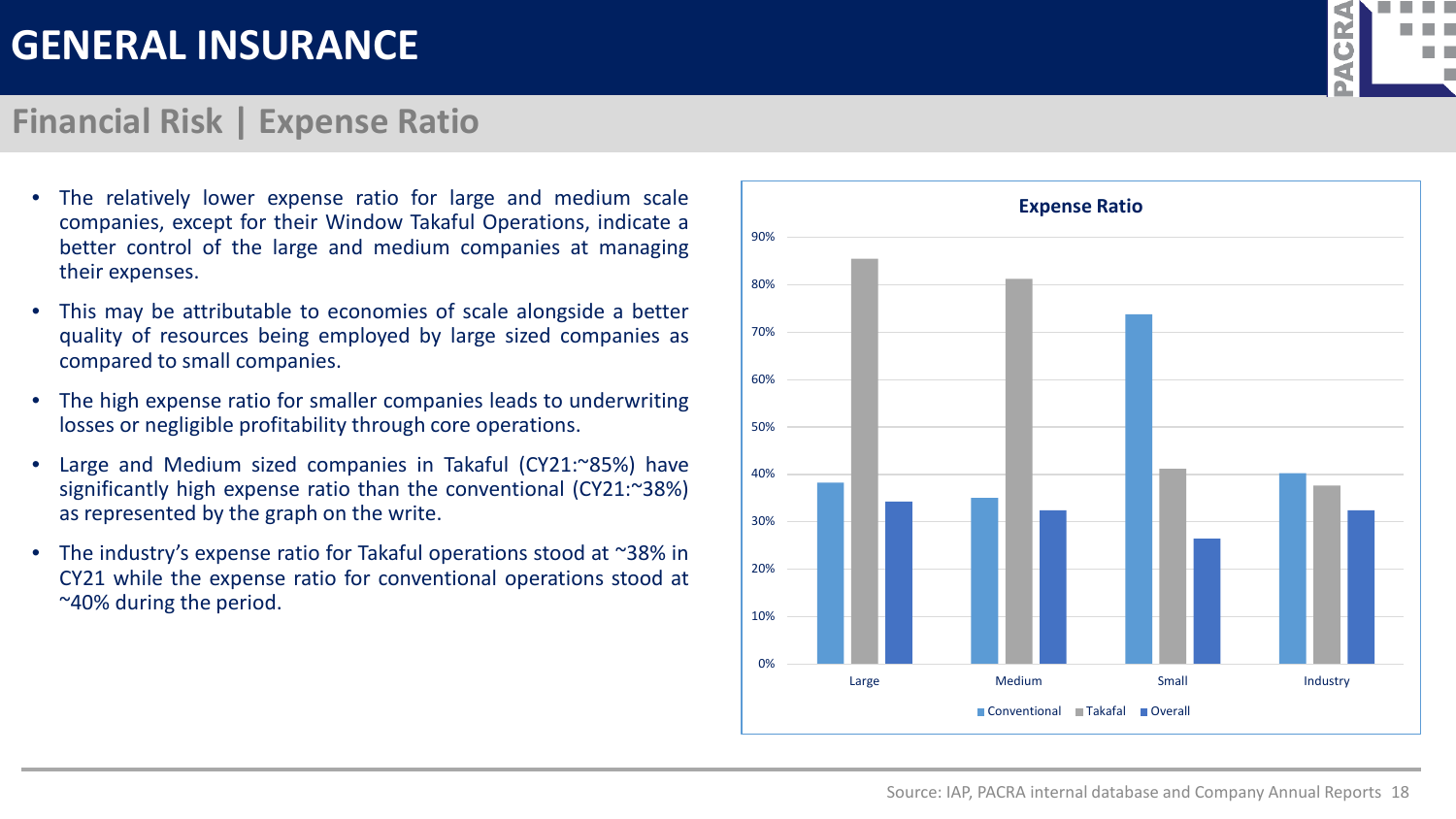### **Financial Risk | Loss Ratio**



- On an overall basis, the takaful business has the highest loss ratio, depicting more net claims paid out against motor insurance through banking channels.
- Takaful operations of large sized companies suffered a high loss ratio of ~93% (CY21)
- For the entire industry, the loss ratio for Takaful operations stood at ~73% and loss ratio for conventional operations stood at ~53%.
- The conventional insurance has a loss ratio of almost ~49% (CY21) for the industry.

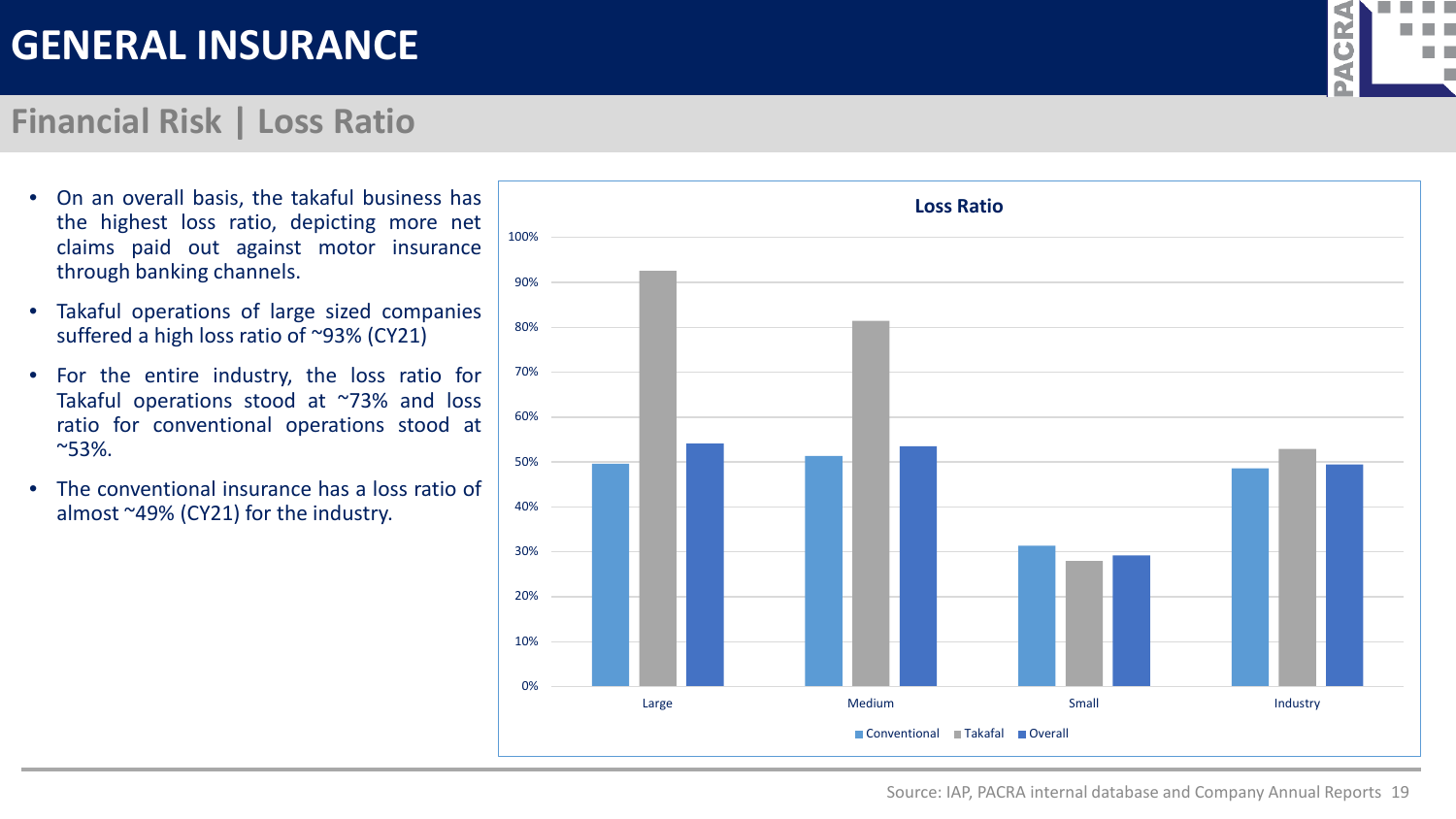## $\bullet$ martin

### **Regulatory Framework**

- The insurance industry is regulated by the Securities & Exchange Commission of Pakistan (SECP) which has promulgated several regulations or rules to govern the industry. These include:
	- 1. Insurance Ordinance, 2000 (amended up to Nov 2011)
	- 2. Insurance Rules, 2017
	- 3. Corporate Insurance Agents Regulations, 2020
- As per these regulations, the Minimum Capital Requirement for Non-Life Insurers stands at PKR 500mln alongside which insurance companies are required to maintain a deposit with the State Bank of Pakistan (SBP) with a minimum amount being 10% of the insurer's paid up capital or any amount that may be specified by the SECP.
- In addition, insurance companies carrying out non-life insurance business are also required at all times to have admissible assets in Pakistan in excess of its liabilities in Pakistan of an amount greater than or equal to the minimum solvency requirement.
- The minimum solvency requirement is the greatest of
	- 1. PKR 150mln;
	- 2. 20% of its earned premium revenue in the preceding 12 months, net of reinsurance expense subject to a maximum deduction for reinsurance of fifty per cent of the gross figure; or
	- 3. 20% of the sum of its liability for unexpired risk and its liability for outstanding claims, net of reinsurance subject to a maximum deduction for reinsurance in each case of fifty per cent of the gross figure.
- The Corporate Insurance Agents Regulations, 2020 were notified by the SECP on Dec-2020 and are aimed at at strengthening the regulatory regime for distribution of insurance through corporate insurance agents. They include a code of conduct for agents to clearly define their responsibilities while dealing with policyholders. The regulations are also aimed at curtailing the issue of mis-selling and ensure provision of maximum and clear information regarding company's term and conditions of an insurance policy.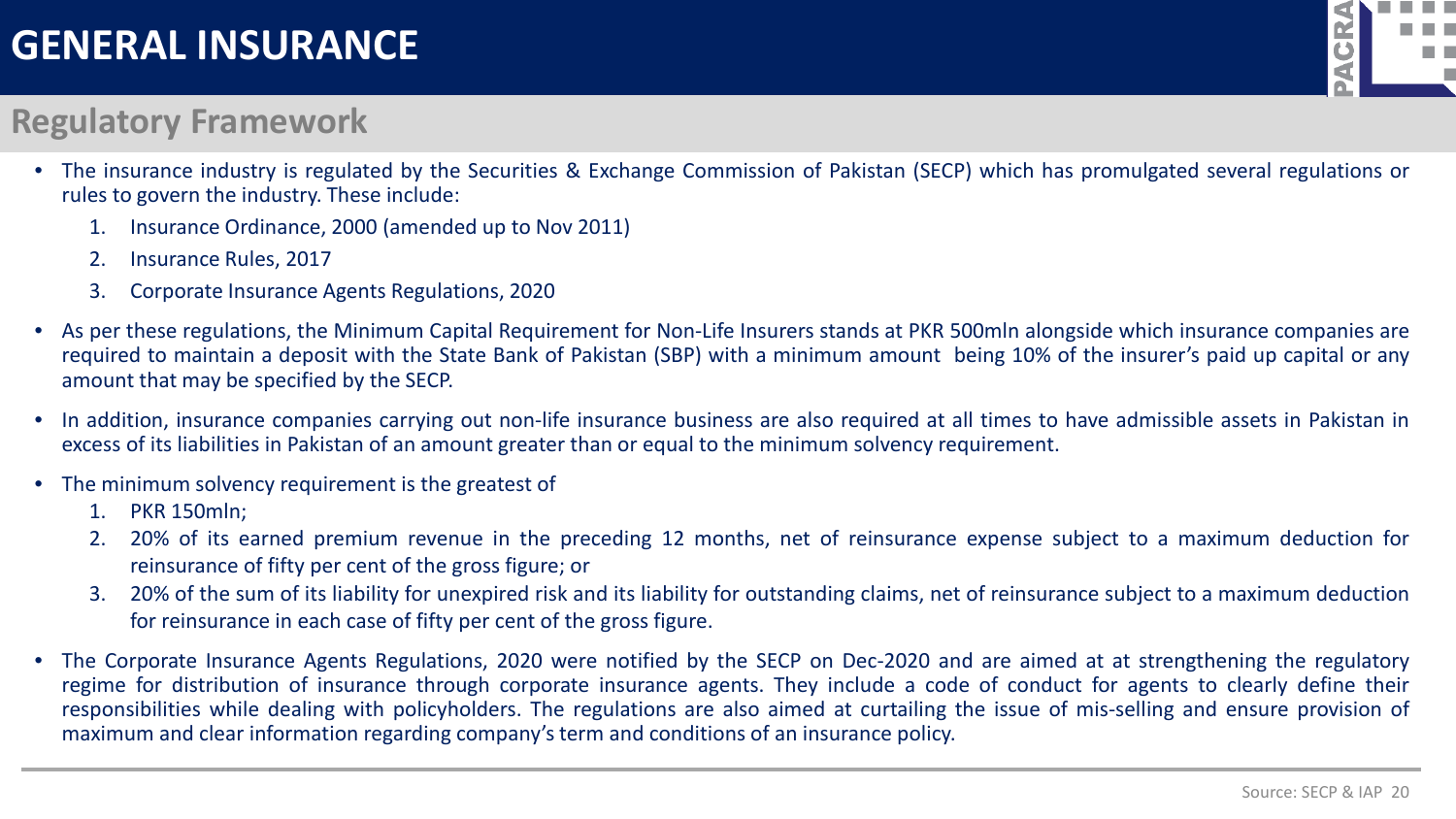#### **Rating Scale**

- PACRA rates 21 General Insurance companies while VIS rates 13 General Insurance companies. 6 Companies have dual ratings from both CRAs.
- 3 entities received upgrades in their ratings to AA++; while 2 additional companies were added AA+ category. One company was also downgraded to BBB+.



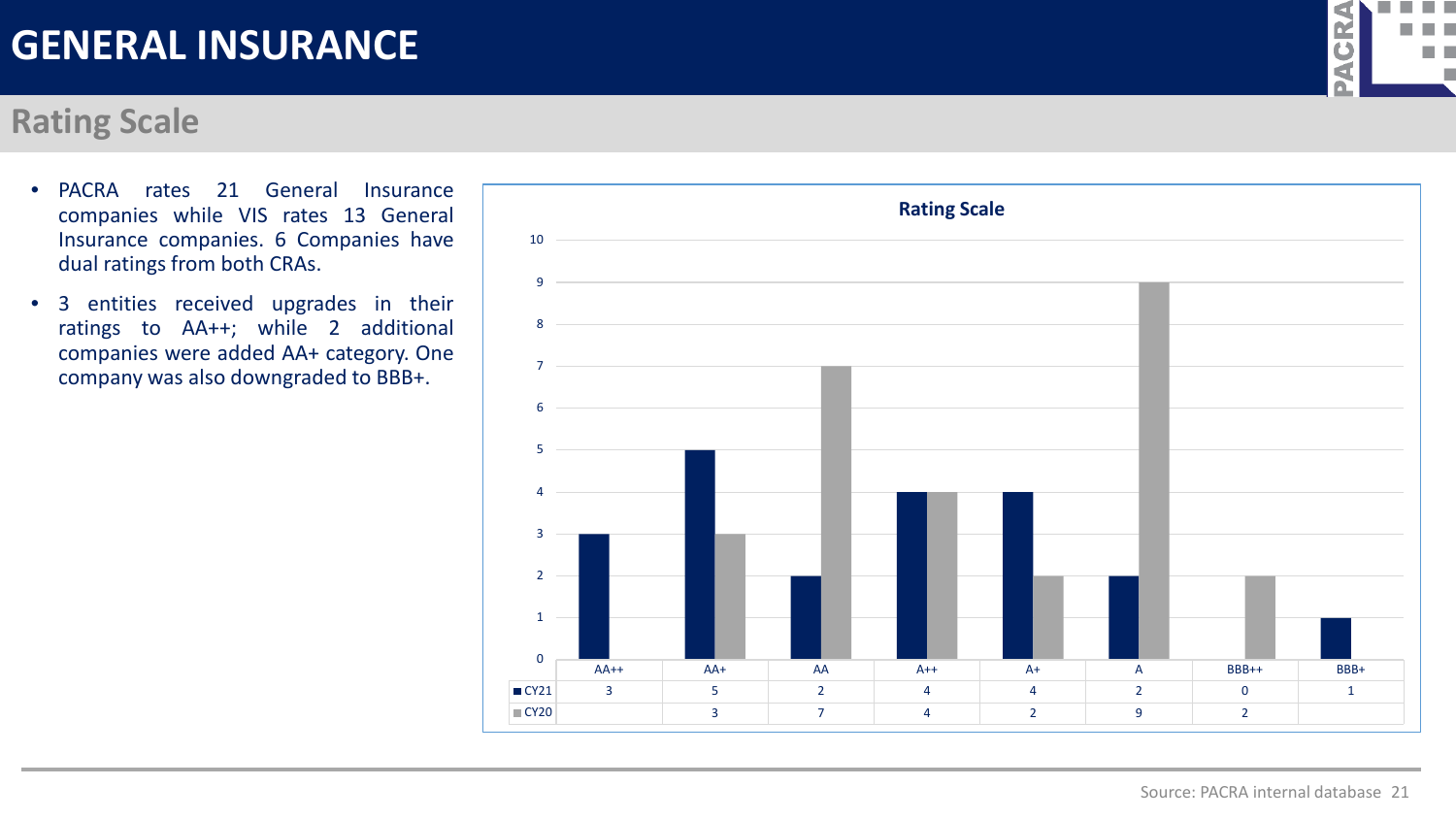### **SWOT Analysis**



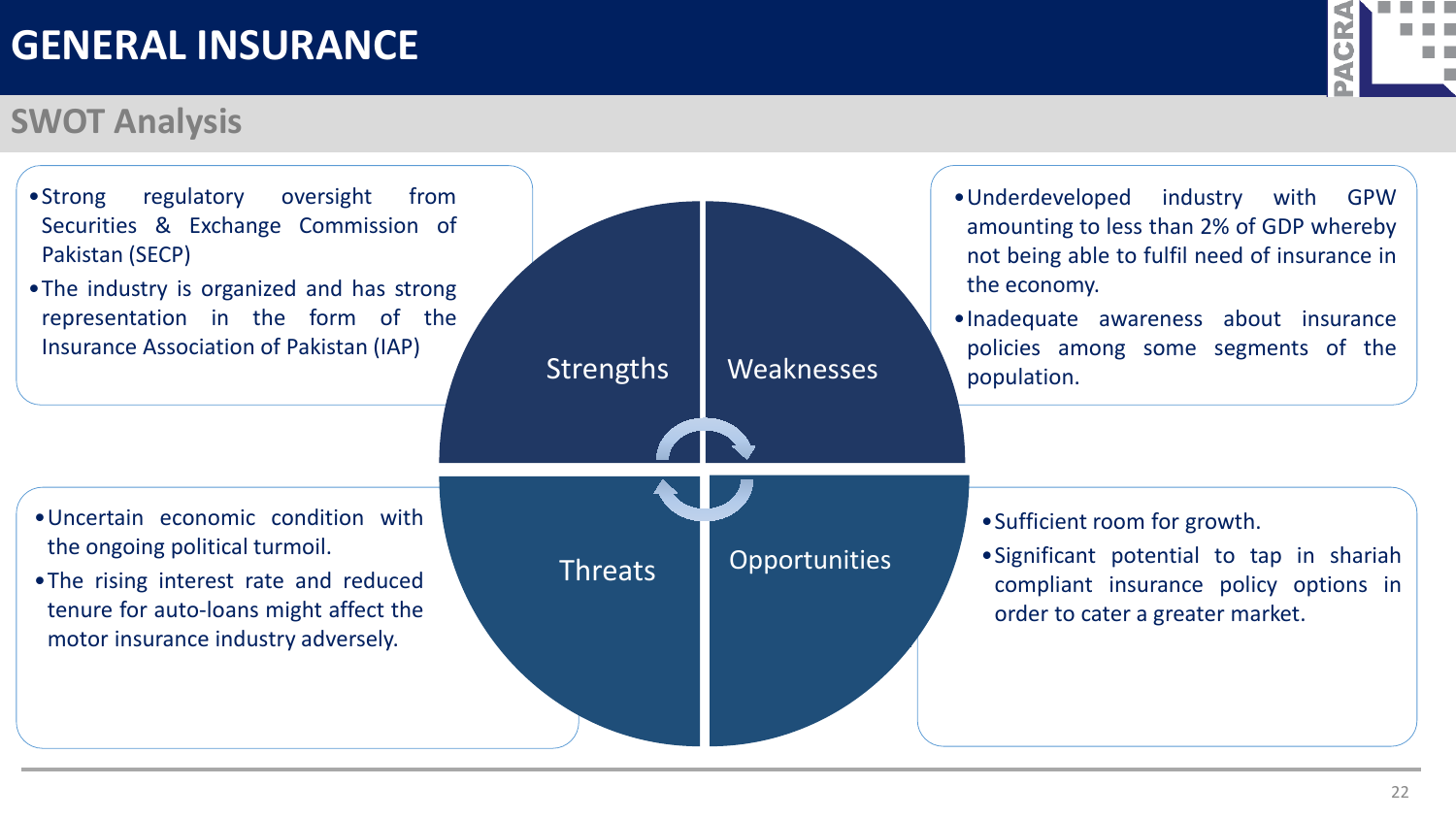#### **Outlook: STABLE**

- CR m n
- Although the Gross Premium Written (GPW) for the conventional insurance increased modestly by almost ~9% YoY (CY20: ~7% YoY); the Takaful contribution underwritten witnessed a significant increase ~28% YoY (CY20: ~15% YoY) for CY21. This reflects the growing customer base on the window takaful operations given the people are particularly looking out for shariah compliant options in the market. This also highlights the immense potential that the widow takaful operations possess within the economy.
- In terms of the profitability, the underwriting results have also shown a significant growth of nearly ~75% YoY and reached PKR~7bln in CY21 as opposed to only PKR~4bln in CY20.
- An overall increase of ~18% YoY (CY21) in the total Investment Income of the sector, combined for both conventional and takaful, along with the raise of 38% YoY (CY21) in pre-tax profits, promises the positive numbers for the insurance sector.
- The sector liquidity performance to cover net claims also remains intact, with assets on hand being enough to cover the claims four times (CY21) at least.
- However, the tightening of monetary policy and rising interest rates might jeopardize the upward trajectory of the industrial activity, making it more difficult for them to avail loans and invest. Because the Insurance Sector is directly linked to the banking credit growth, the high positive turnouts might decline slightly.
- The sector contributes nearly ~2% (CY21) to the GDP. Although up from ~1% (CY20), it still calls for major reforms in the sector to encourage more firms to come in. This also calls for an awareness of the shariah compliant options available so that market can be further expanded.
- Despite all the risks that might hit the sector, the strong performance by key financial figures hints at the stable outlook for the sector.